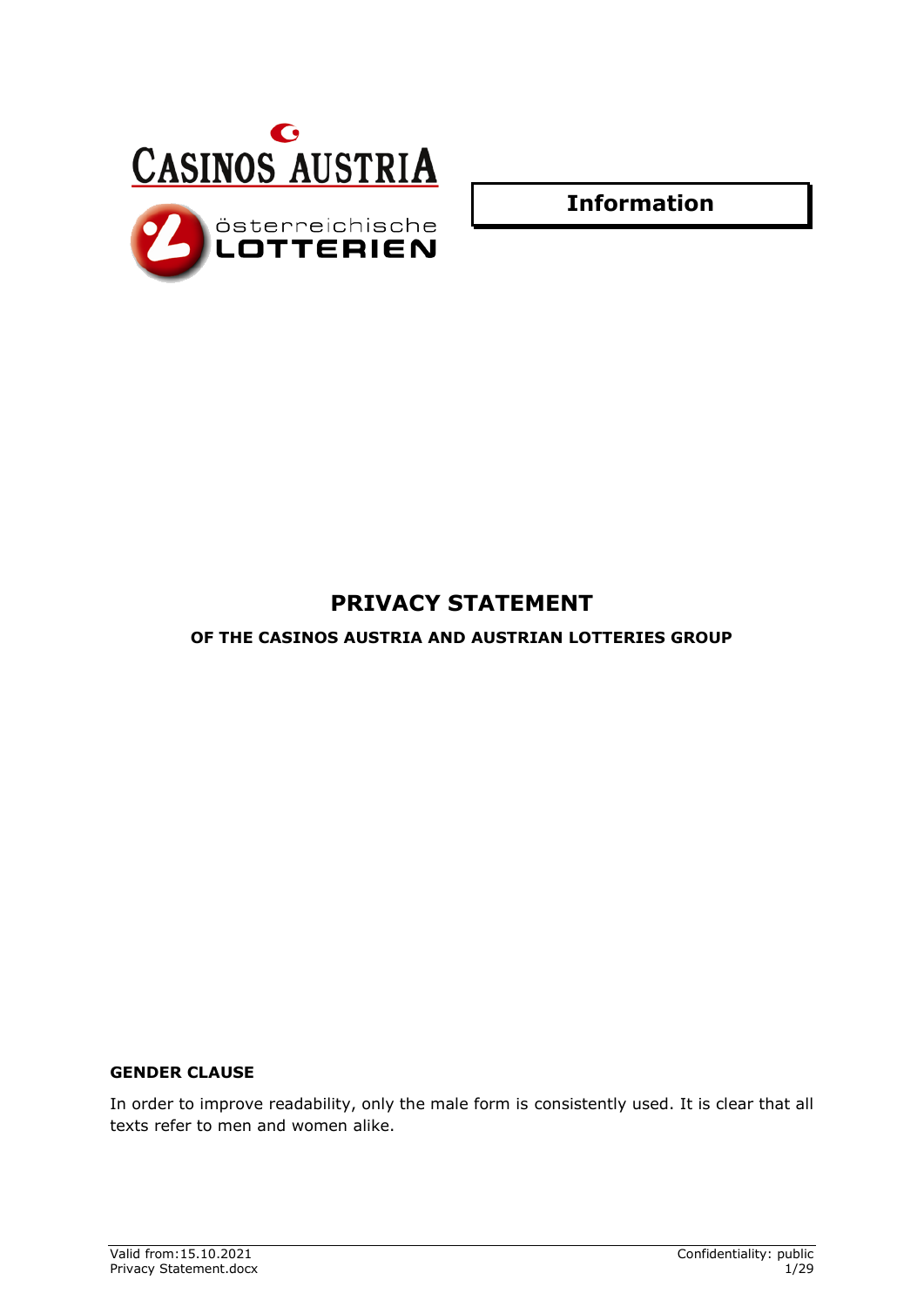# **TABLE OF CONTENTS**

| DIGITAL SERVICES (FACEBOOK, CONVERSATIONAL INTERFACES, ETC.)14  |  |
|-----------------------------------------------------------------|--|
|                                                                 |  |
|                                                                 |  |
|                                                                 |  |
|                                                                 |  |
|                                                                 |  |
|                                                                 |  |
|                                                                 |  |
|                                                                 |  |
|                                                                 |  |
|                                                                 |  |
|                                                                 |  |
|                                                                 |  |
| ÖSTERREICHISCHE KLASSENLOTTERIE VERTRIEBSGESELLSCHAFT M.B.H. 20 |  |
|                                                                 |  |
|                                                                 |  |
|                                                                 |  |
|                                                                 |  |
|                                                                 |  |
|                                                                 |  |
|                                                                 |  |
|                                                                 |  |
|                                                                 |  |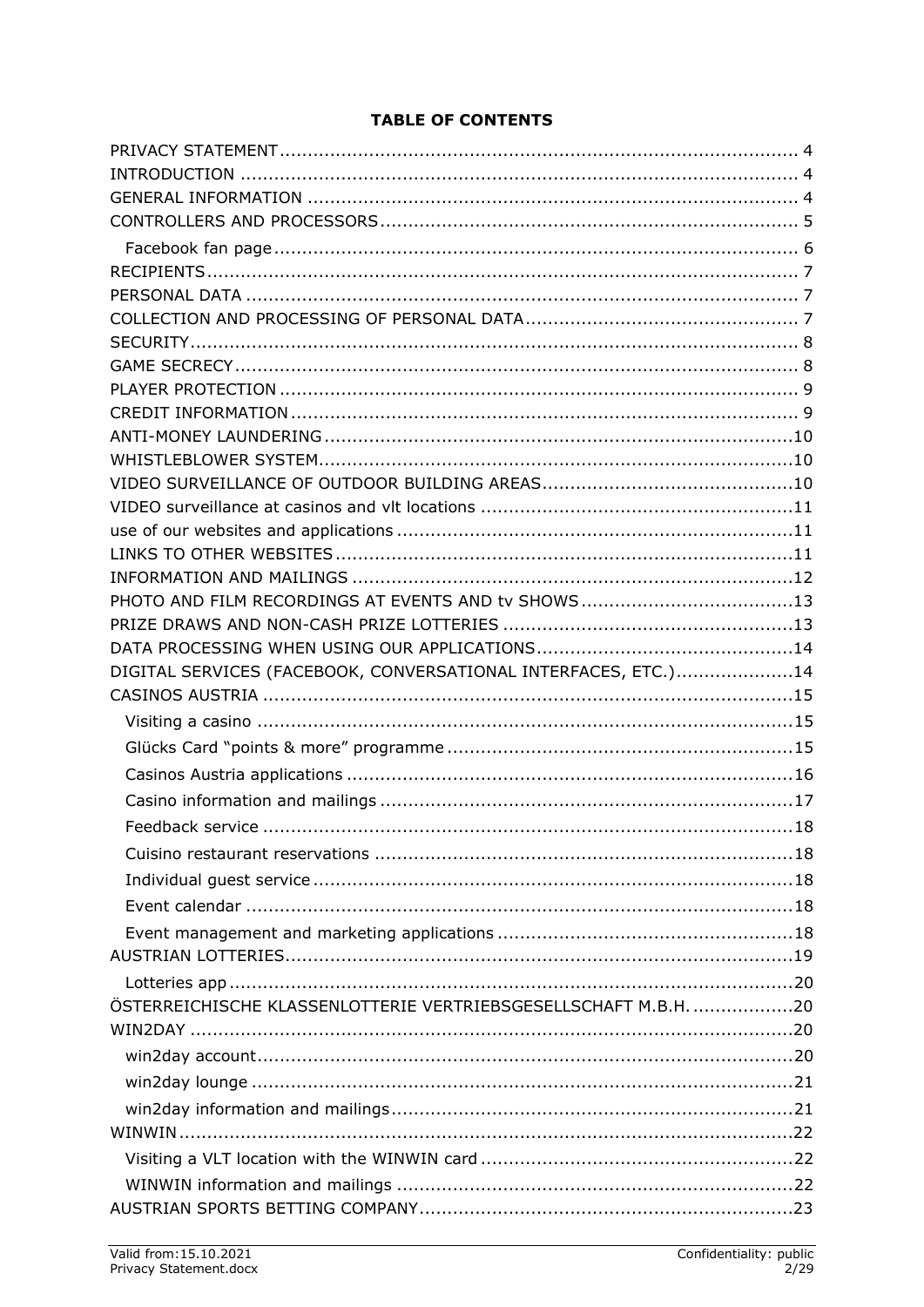| Mailings with information from companies of our corporate group 24 |  |
|--------------------------------------------------------------------|--|
|                                                                    |  |
|                                                                    |  |
|                                                                    |  |
|                                                                    |  |
|                                                                    |  |
|                                                                    |  |
|                                                                    |  |
|                                                                    |  |
|                                                                    |  |
|                                                                    |  |
|                                                                    |  |
|                                                                    |  |
|                                                                    |  |
|                                                                    |  |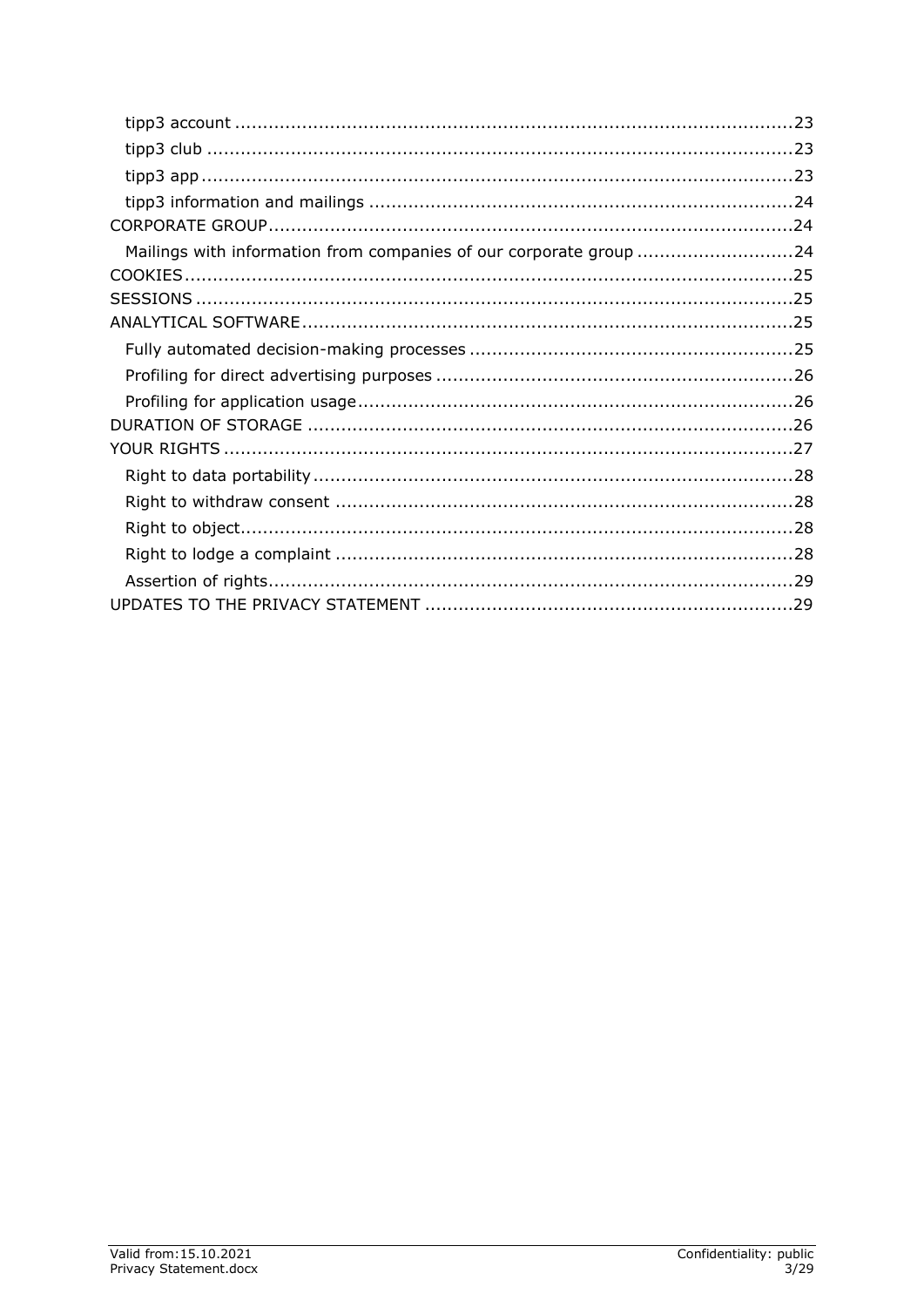# **PRIVACY STATEMENT**

# **of the Casinos Austria and Austrian Lotteries Group**

<span id="page-3-0"></span>Valid from October 2021

Previous versions of our privacy statement can be found at the following link:

[https://datenschutzarchiv.cal.at](https://datenschutzarchiv.cal.at/)

# <span id="page-3-1"></span>**INTRODUCTION**

Casinos Austria Aktiengesellschaft (hereinafter "**Casinos Austria**"), Österreichische Lotterien Gesellschaft m.b.H. (hereinafter "**Austrian Lotteries**") with its online gaming platform (hereinafter "**win2day**"), Glücks- und Unterhaltungsspiel Betriebsges.m.b.H. (hereinafter "**WINWIN**") and Österreichische Sportwetten Gesellschaft m.b.H. (hereinafter "**Austrian Sports Betting Company"**) – all of these companies hereinafter referred to collectively as "we" or "us" – are pleased you are visiting this website.

The Federal Minister of Finance may transfer by means of a licence the right to operate lotteries pursuant to Sec. 14 of the Austrian Gaming Act *(Glücksspielgesetz, GSpG)* and the right to operate a casino pursuant to Sec. 21 of the Austrian Gaming Act.

Casinos Austria holds twelve casino licences in Austria and operates casinos at locations in Baden, Bregenz, Graz, Innsbruck, Kitzbühel, Kleinwalsertal, Linz, Salzburg, Seefeld, Velden,Vienna, and Zell am See. Austrian Lotteries holds the licences to operate specific lotteries such as Lotto "6 of 45", the Toto football pool, instant lotteries such as the scratch-off and break-open tickets, the Class Lottery, Number Lotto "1-90", electronic lotteries ("win2day" online games), games on video lottery terminals ("WINWIN" VLT locations), Bingo, Keno as well as add-on games with multiple draws.

The Austrian Sports Betting Company offers betting, sports betting in particular, pursuant to notices based on the respective provincial regulations governing bookmakers and totalisators.

The current version of the Austrian Gaming Act and the provincial regulations governing bookmakers and totalisators can be accessed and examined via the Legal Information System of the Republic of Austria at [www.ris.bka.gv.at/](http://www.ris.bka.gv.at/)defaultEn.aspx.

### <span id="page-3-2"></span>**GENERAL INFORMATION**

**In this privacy statement you will learn which personal data we process by automated means, in what way and for what purpose, on our websites and apps, and in the context of the provision of our services, which we provide on the basis of the licences and authorisations granted to us. In addition, we hereby inform you of your rights as a data subject of the data processing.**

**We request that you read this privacy statement carefully. By using our products and services which result in transfer of your personal data to us, you declare that**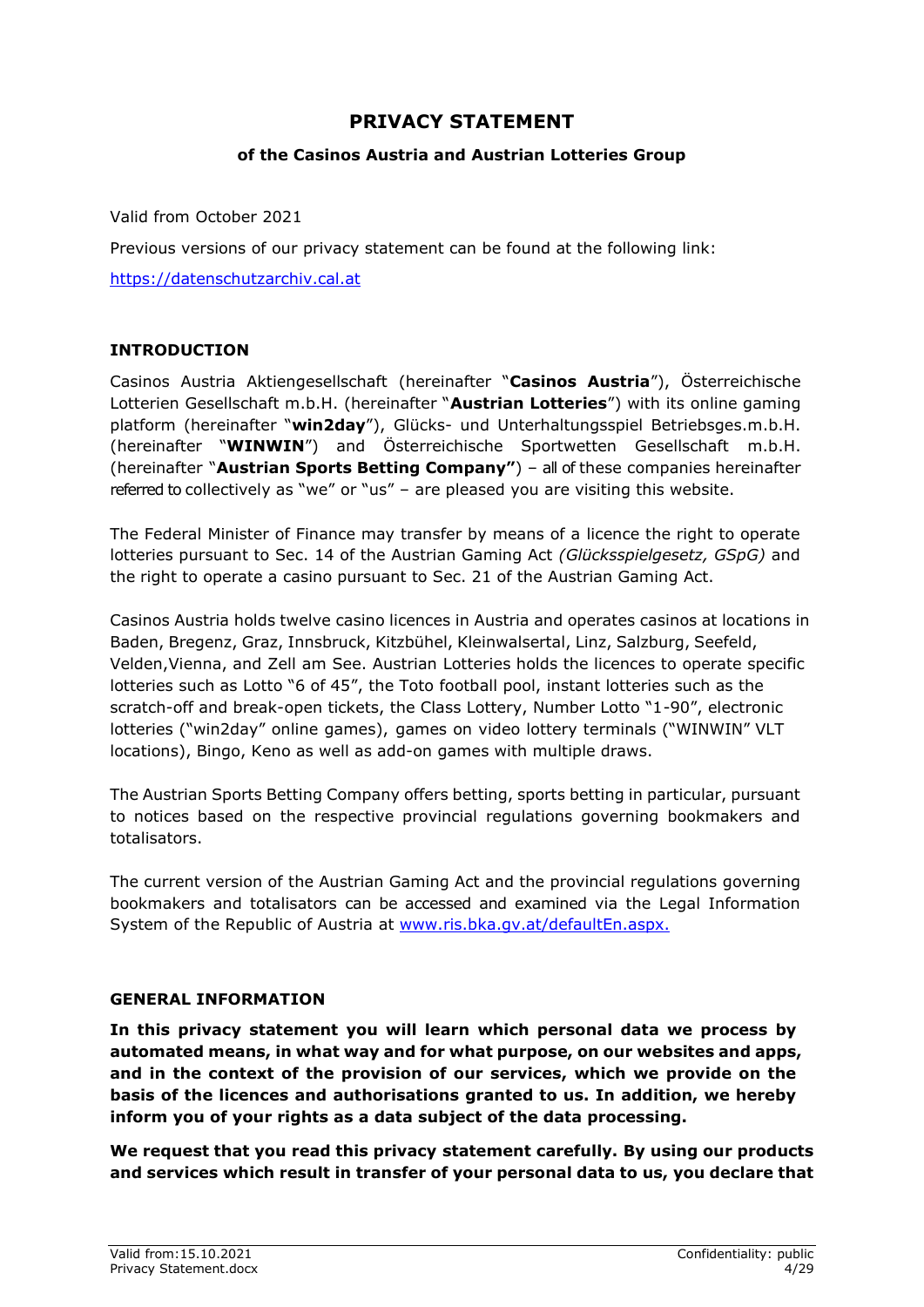# **you have been informed of the use of your personal data pursuant to this privacy statement.**

The protection of your personal data is especially important to us. If you do not agree to the use of your personal data within the scope of this privacy statement as it applies to you, please do not make your personal data available to us. In this case, you will not have access to those products and services whose use requires the processing of your personal data (e.g. use of customer loyalty programmes or use of discount campaigns or event offers tailored to you).

### **Your point of contact for data** processing is our

Data Protection Officer Email address: datenschutz@cal.at Telephone: + 43 1 534 40 50

# <span id="page-4-0"></span>**CONTROLLERS AND PROCESSORS**

Within the meaning of the data protection regulations, the following companies (collectively referred to as the "**corporate group**") act as data processing controllers or, where applicable, as processors, within the scope of our products and services:

Casinos Austria Aktiengesellschaft FN 99639d

Österreichische Lotterien Gesellschaft m.b.H. FN 54472g

Glücks- und Unterhaltungsspiel Betriebsges.m.b.H. FN 241637z

Casinos Austria International Holding GmbH FN 37681p

Österreichische Sportwetten Gesellschaft m.b.H. FN 196645i

Cuisino Ges.m.b.H. (hereinafter "**Cuisino**") FN 54015i

CAST Casinos Austria Sicherheitstechnologie GmbH FN 94404f

Österreichische Klassenlotterie Vertriebsgesellschaft m.b.H. FN 468412t

All of these companies have their registered offices at: Rennweg 44 1038 Vienna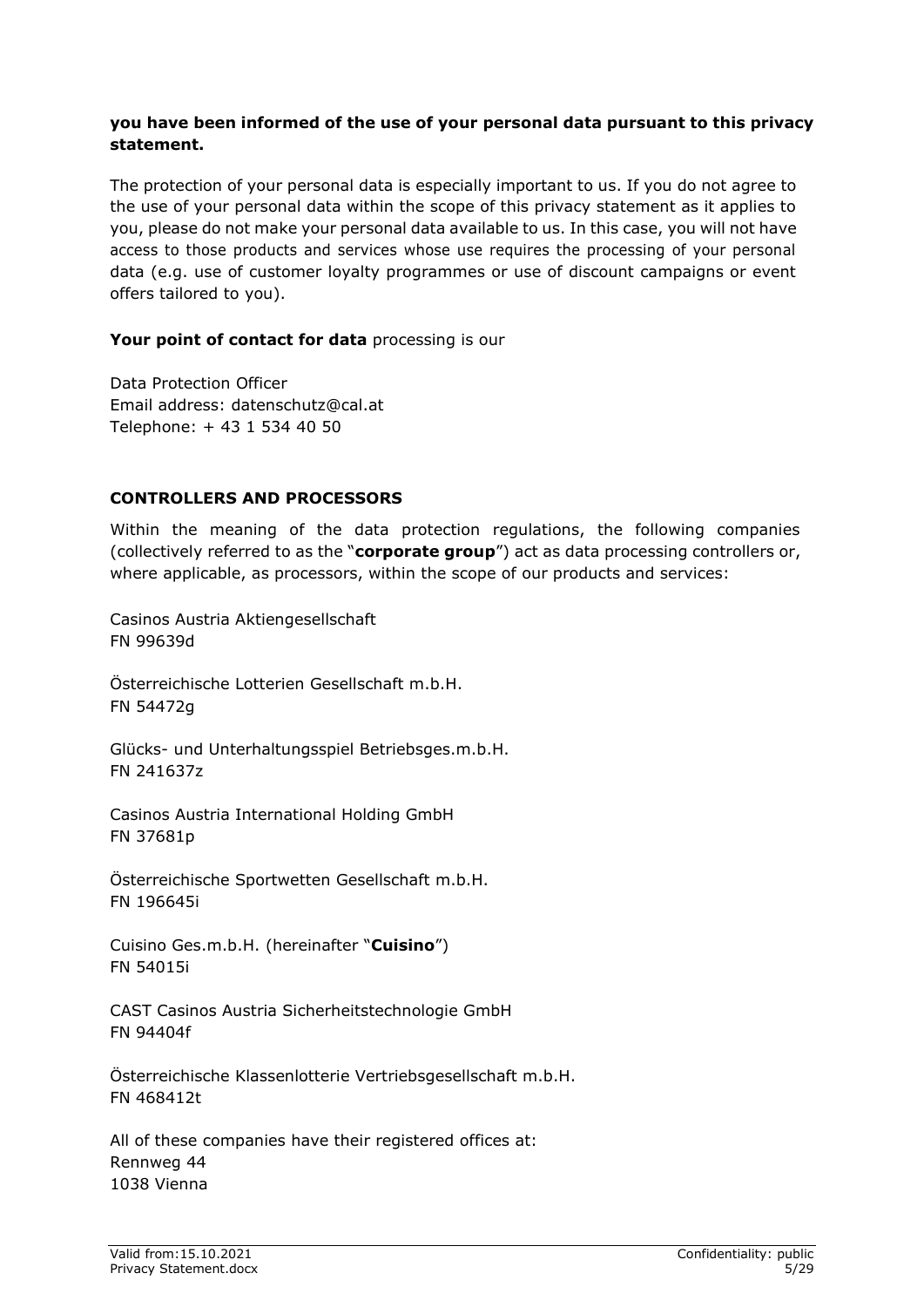Congress Center Baden Betriebsgesellschaft m.b.H. (hereinafter "**CCB GmbH**") FN 67046y Kaiser Franz Ring 1 2500 Baden

Processors are commissioned by us to process your data for us within the scope prescribed by law for this purpose. This applies to data processing both by the above-mentioned companies within our corporate group and by processors outside the corporate group.

External processors only receive your data if it is necessary, e.g. to perform a contract, to process your order or for a prize draw.

As a basic principle, we only use processors outside the European Union if (i) there is an adequacy decision of the European Commission for the third-party country in question, or (ii) we apply the standard contractual clauses of the European Commission, or iii) there are appropriate guarantees with the third-party country or (iv) we have agreed binding internal data privacy rules with the processor.

As our organisational structure is that of a corporate group, in addition to data processing on behalf of the individual companies within our corporate group, data may also be processed by joint controllers. For this reason, in addition to a Commissioned Data Processing Agreement, a Joint Controller Agreement has been concluded, the main content of which is set out below. We comply with our information obligations under data protection law by means of this privacy statement.

The Controllers are jointly required to ensure that the technical and organisational measures necessary for legally compliant data processing and for the protection of the rights of data subjects are implemented; these measures also ensure the security of processing as required by law within the meaning of Art. 32 of the General Data Protection Regulation *(Datenschutz-Grundverordnung, DSGVO)*. Each joint controller is required to ensure that its employees observe confidentiality and act in accordance with the rights and obligations set out in the Joint Controller Agreement. The controller that is closest (under the internal organisational structure) to the data processing in question is required to satisfy legal reporting,notification, consultation and assessment obligations. In case of doubt, the duties shall be fulfilled jointly.

Requests from data subjects in connection with the exercise of data subject rights may, in the case of data processing with joint controllers, be assigned to any controller. Requests must be processed and answered by the controller to which they are addressed, or they may be forwarded for processing and answering to the controller which is mainly concerned with the content of the request. That controller must ensure that the data subjects' rights are being complied with.

Your data will otherwise be transferred to third parties only if you have expressly consented in advance to your data being forwarded, if we have a legal obligation to transfer the data, if the data transfer is necessary for performing the contractual relationship or if there are sufficient legitimate interests for transferring the data. Your personal data will not be sold to third parties or otherwise marketed.

### <span id="page-5-0"></span>**Facebook fan page**

In the course of running a Facebook fan page, data is processed by joint controllers, i.e. by the respective company within our corporate group that operates the page and by Facebook.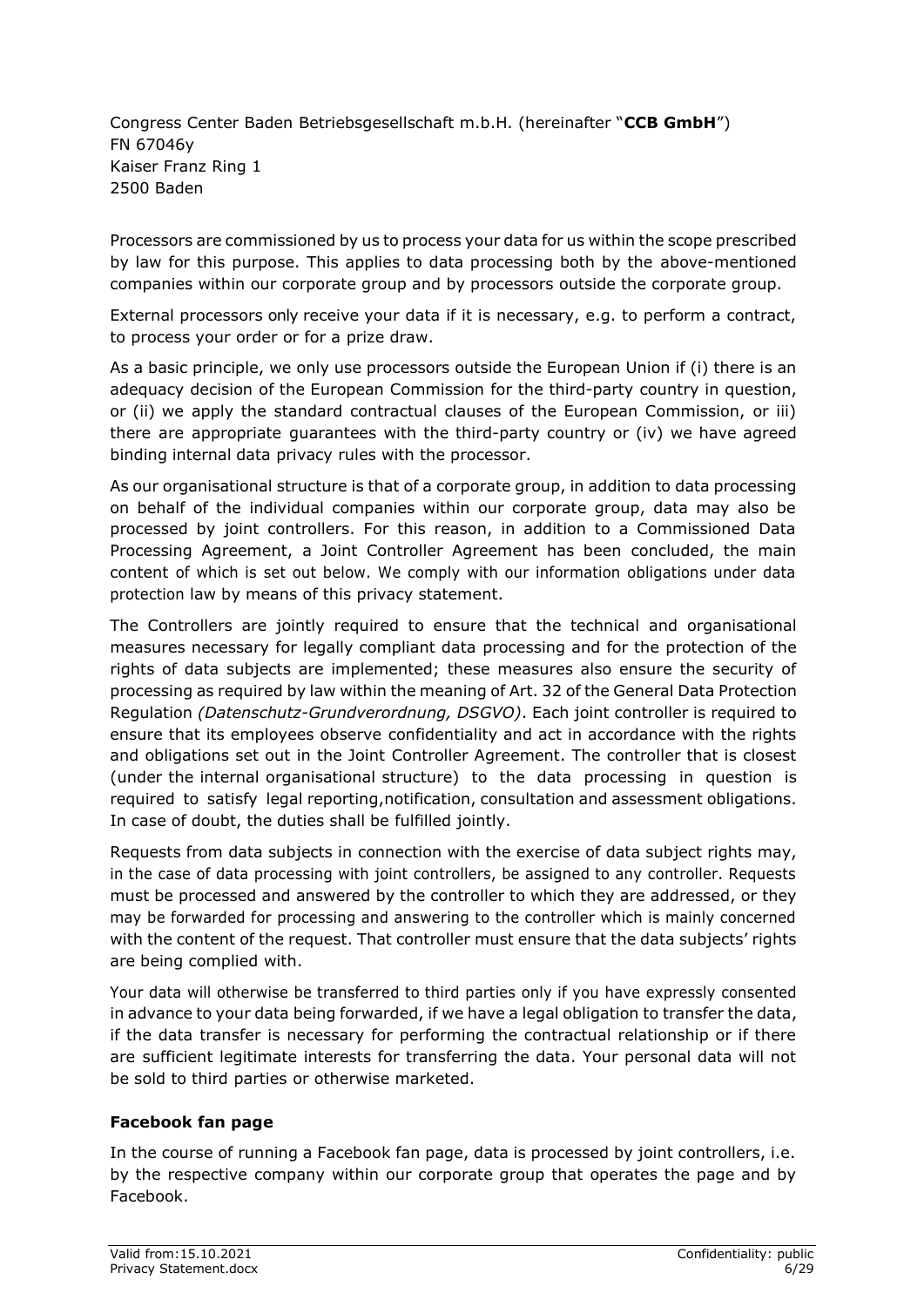Information concerning data processing which is carried out in the course of running a Facebook fan page can be found [here](https://de-de.facebook.com/legal/terms/information_about_page_insights_data). The [corresponding Data Processing Agreement](https://de-de.facebook.com/legal/terms/page_controller_addendum) can also be viewed via this information page.

### <span id="page-6-0"></span>**RECIPIENTS**

Data may be transferred to subsequent recipients (groups of recipients), for example in the context of performing contracts or legal obligations or in the pursuit of legitimate interests. These are the data controllers or processors. For further details on recipients, please refer to the chapter on data controllers and processors and subsequent chapters.

- Legal counsel
- Courts and other public authorities
- Banks
- Credit agencies
- Betting offices/acceptance points and payment offices
- Other counterparties or business associates

#### <span id="page-6-1"></span>**PERSONAL DATA**

Personal data means any information relating to an identified or identifiable natural person. Below you will find examples of personal data that we collect and process within the scope of your use of our products and services, provided there is a legal basis for doing so:

- Name
- Title
- Date of birth
- Nationality
- Contact address(es) (e.g. email addresses)
- Telephone number, fax number
- Company information
- Administrative user data (e.g. account data, username, login ID, password)
- Employer
- Official photo ID data (e.g. personal ID card number, passport number, driving licence number, personal master data, ID card scan)
- Credit card number and data, bank details
- Cookies, IP addresses
- Location data
- Biometric data (photo)
- Visiting and gaming data
- Interests (e.g. gaming offers, events, hobbies, leisure time, sports, cultural and culinary preferences)
- Income and/or financial circumstances, credit ratings, insolvency data

Note: Not all of the examples shown here are processed by all companies of our corporate group.

#### <span id="page-6-2"></span>**COLLECTION AND PROCESSING OF PERSONAL DATA**

We collect and process personal data only to the extent permitted by law. This is the case,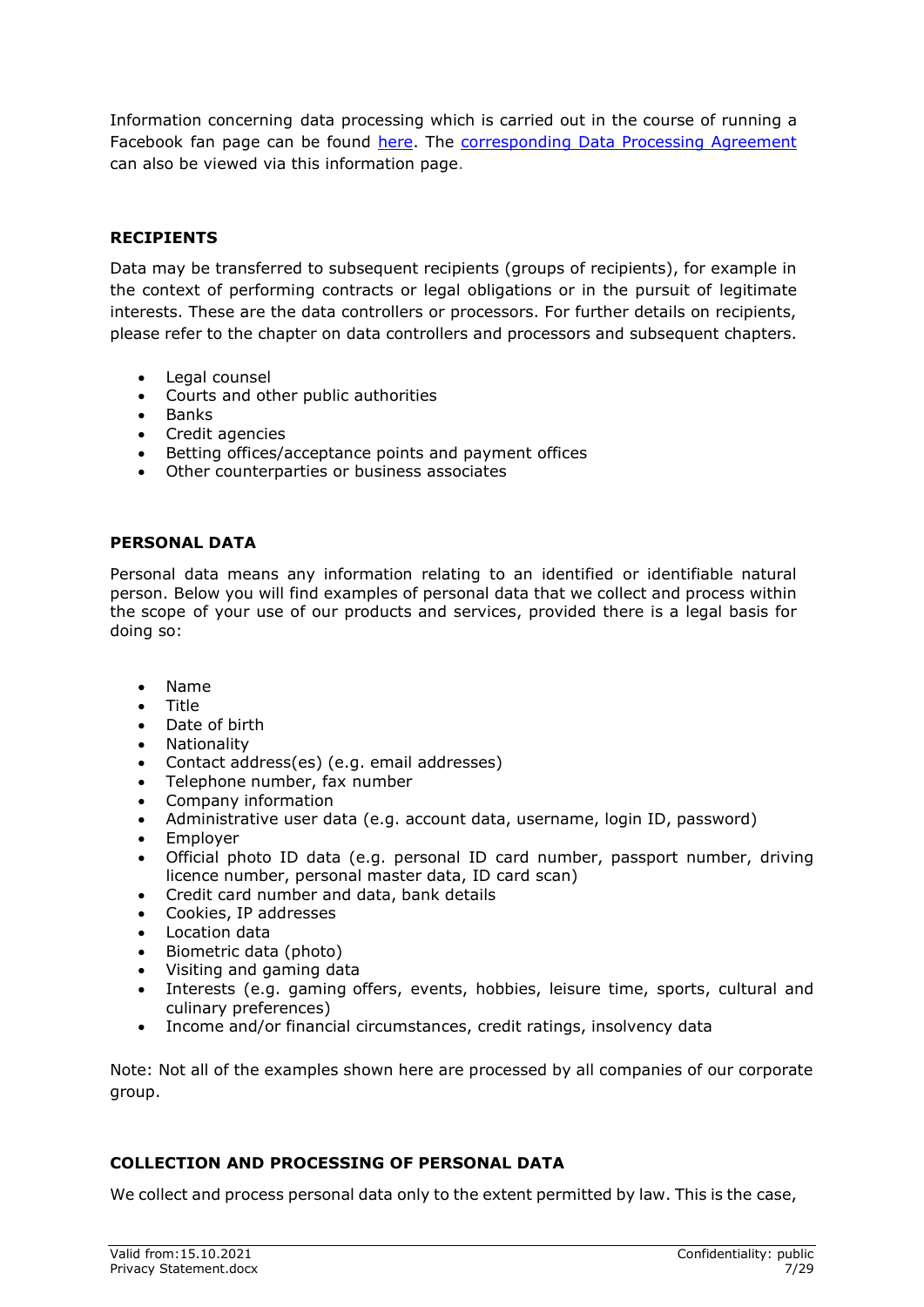for example, if you have given your consent to the processing of personal data concerning you for one or more specific purposes. The processing of your personal data may also be necessary for the performance of a contract or for the fulfilment of a legal obligation imposed on us.

We process your data if you have provided it voluntarily, for example, if you register for one of our online products or in a casino or VLT location, order something in the online shop or through our customer service centre, participate in a prize draw or contact us by other means.

We use the personal data provided by you only to the extent that your data is necessary for the fulfilment of the specific purpose (e.g. for performance of a contract, fulfilment of a legal obligation, registration for one of our online products, sending out newsletters, processing an order in the online shop, sending out information and advertising material, running a prize draw, conducting customer analyses, market research and opinion polls, to answer a question you ask us, or to enable access to certain other information).

We collect and process your personal data for products and services of the corporate group, which you can use independently of one another.

Commissioned data processing or data processing under joint controllers by one or more companies of our corporate group is attributable, in particular, to its structure and segmentation into business units and corporate functions and is governed by contracts.

# <span id="page-7-0"></span>**SECURITY**

We implement technical and organisational security measures to protect your data against manipulation, loss, destruction and access by third parties. Our security measures are constantly improved in line with technological developments.

We undergo annual certification in accordance with the GoodPriv@cy international data protection seal of quality, which assists us in reviewing our strict data protection policy and assists us in continually improving it.

All information that we receive from you, such as your name, address, telephone number, email address, account information or credit card number, is transmitted and protected between your browser and our central server via SSL (Secure Socket Layer). The security server software encrypts all information provided by you before it is transmitted to us. This prevents unauthorised persons from reading, modifying, interpreting or copying this information during data transfer and subsequently forwarding it.

# <span id="page-7-1"></span>**GAME SECRECY**

In addition to the general data protection regulations, our corporate group is subject, in particular, to the provisions of Sec. 51 of the Austrian Gaming Act*,* which deals with game secrecy. This provision specifies that organisers of games of chance which are covered by the gaming monopoly, the members of their constitutive bodies, employees, contractorsand other persons working for such organisers are required to preserve confidentiality (game secrecy) regarding the identity of gamers and their participation in games of chance (winnings and losses). Exceptions to game secrecy are exhaustively covered by this statutory provision and relate, for example, to duties of information to publicauthorities and courts or to express waivers of game secrecy by the gamer. Because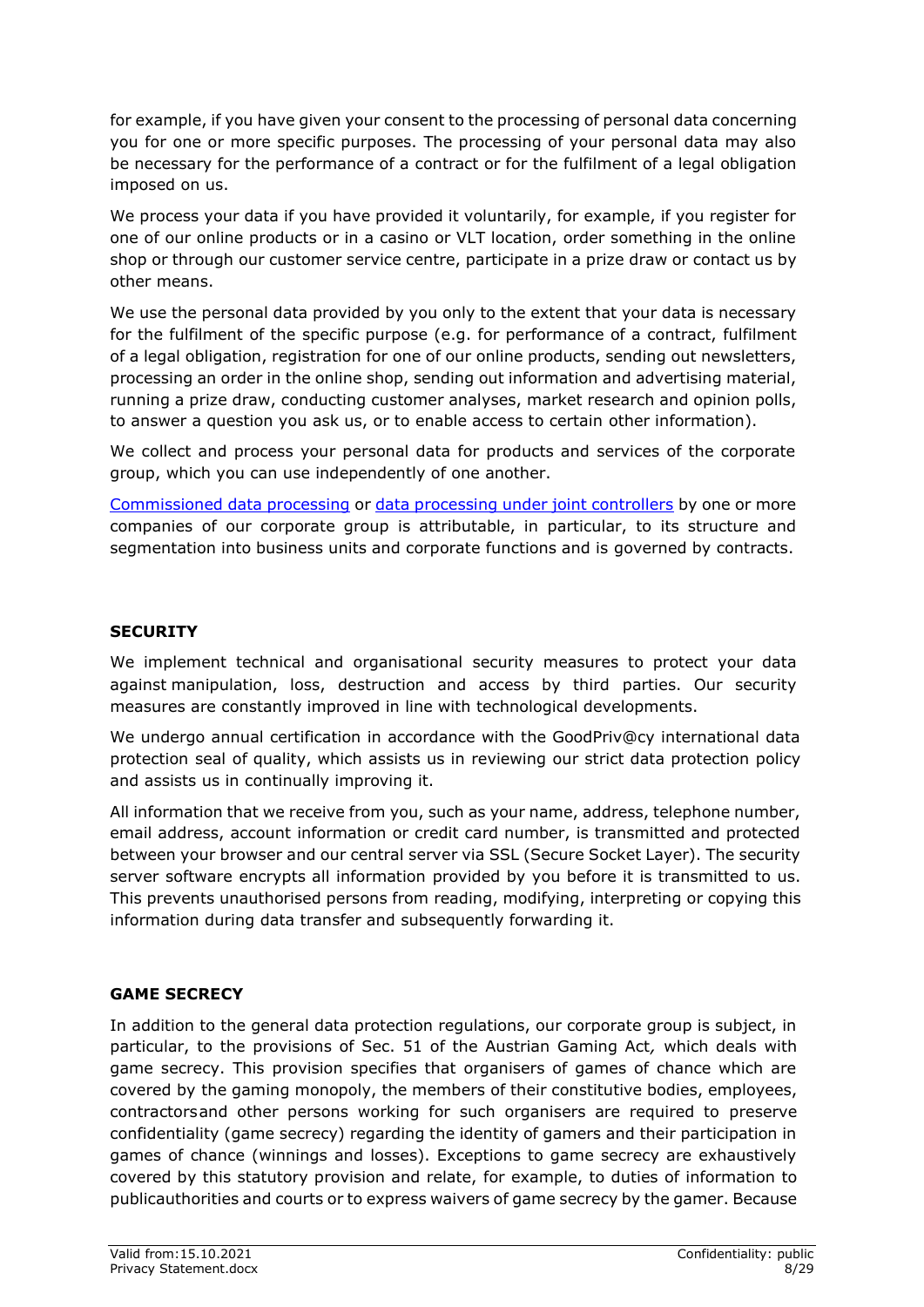the preservation of game secrecy is a prerequisite for maintaining the right to operate games of chance, we preserve strict confidentiality regarding your participation in such games and the winnings or losses generated.

# <span id="page-8-0"></span>**PLAYER PROTECTION**

Based on the provisions of the Austrian Gaming Act, in certain cases we have a duty to record your conduct during visits and to observe your gaming behaviour and, where necessary, to initiate measures for your own protection.

For more information regarding player protection and responsible gaming, please visit [www.spiele-mit-verantwortung.at/](http://www.spiele-mit-verantwortung.at/)en.

# <span id="page-8-1"></span>**CREDIT INFORMATION**

In certain legally regulated cases, Casinos Austria and WINWIN are required to review your credit standing on the basis of documents, data or information obtained from a credible and independent source. By carrying out these credit checks, we comply with the legal obligations imposed on us. In addition, the credit checks serve to protect gamers and are therefore in the interest of your own safety.

To carry out credit checks, we transfer the personal data required (e.g. name, address, date of birth) to the following credit agencies:

Bisnode Austria Holding GmbH Geiselbergstraße 17-19 1110 Vienna

CRIF GmbH Diefenbachgasse 35-39 1150 Vienna

Kreditschutzverband 1870

Wagenseilgasse 7

1120 Vienna

These credit agencies use the personal data transmitted by us in order to make appropriate assessments of your credit rating, based on mathematical and statistical procedures (scoring).

In light of our legal mandate, we have a legitimate interest in obtaining information on insolvencies (personal bankruptcies and company insolvencies) in order to take necessary measures to protect gamers. For this reason, based on a contractual relationship with the Austrian creditor protection association Kreditschutzverband 1870, information on insolvencies (private insolvencies and company insolvencies) is provided to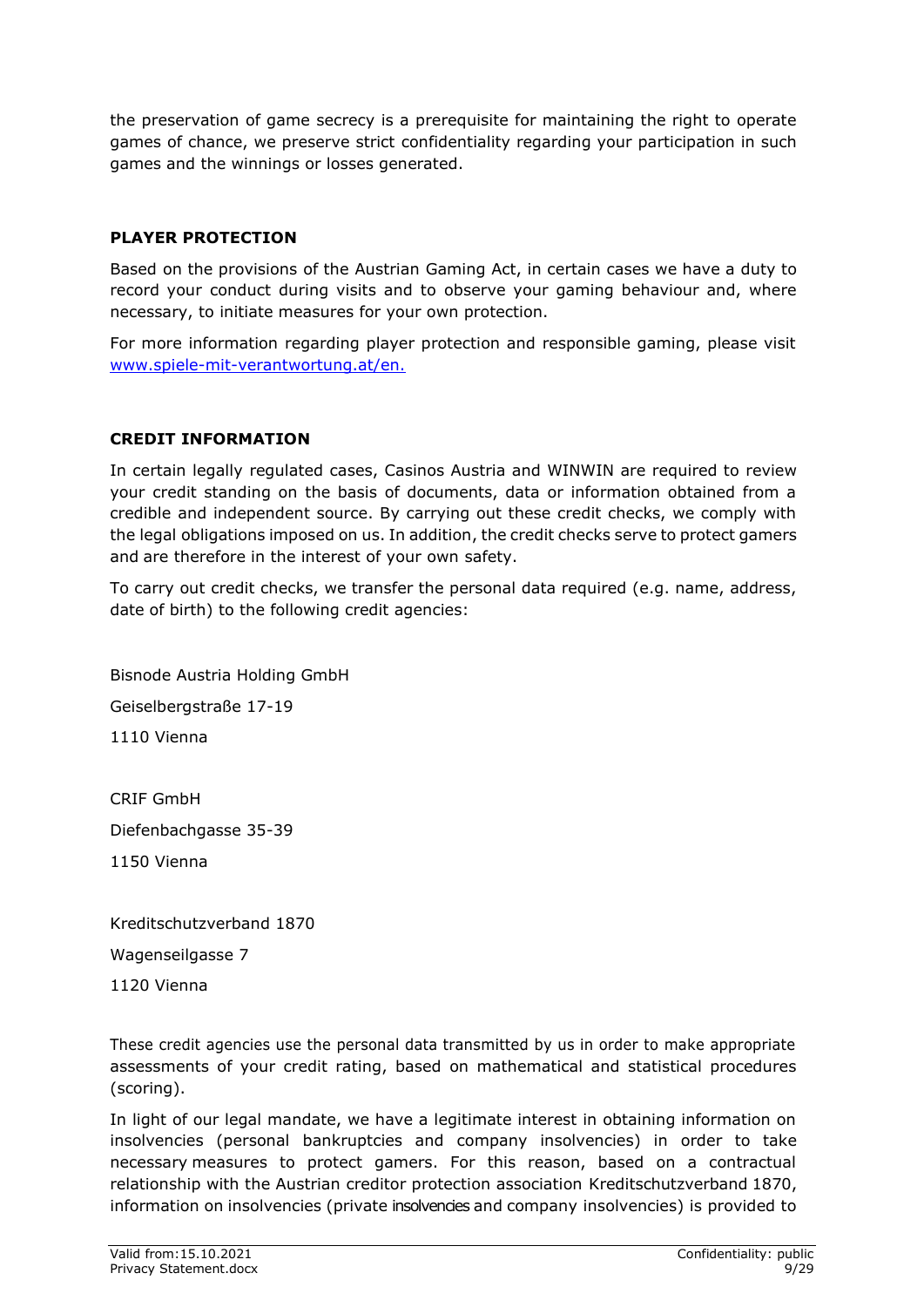us via an insolvency database.

# <span id="page-9-0"></span>**ANTI-MONEY LAUNDERING**

Based on the provisions of the Financial Markets Anti-Money Laundering Act *(Finanzmarkt-Geldwäschegesetz, FM-GwG)* and the Austrian Gaming Act, we have a duty throughout our corporate group to compare your personal data with the Dow Jones Risk and Compliance Database at [www.dowjones.com/](http://www.dowjones.com/) if you register as a player with our online products, visit a Casinos Austria casino or a VLT location or draw winnings of a certain amount. In addition, in certain cases the Financial Markets Anti-Money Laundering Act provides for the collection of information on contracting relationships and on the origins of the funds used and on your income and financial position.

# <span id="page-9-1"></span>**WHISTLEBLOWER SYSTEM**

Our corporate group offers you the option, via [https://www.bkms-system.net/cal,](https://www.bkms-system.net/cal) of using a whistleblower system to report irregularities within our corporate group to toplevel corporate management. As a corporate group, we have an overriding legitimate interest inlearning of such irregularities. Communications between you and us are facilitated by an application service provider, enabling you to submit and us to receive, process and respond to notifications (which can be made either on an anonymous or a non-anonymous basis) using a special, secure server. Business Keeper AG ("**BKAG**") has developed this whistleblower system and works for us within the scope of the data protection requirements. Data processing by BKAG takes place exclusively in the territory of the Federal Republic of Germany. BKAG has no access whatsoever to the contents of messages exchanged through the whistleblower system. The data and messages which are enteredby the whistleblower are stored for purposes of processing only for so long as is necessary until processing of the whistleblower notification is complete. Where, as a whistleblower, you have not entered any personal data, the whistleblower system preserves your anonymity by means of appropriate technical and organisational measures. What this means is that whistleblowers may provide information without having to provide any personal identification details but at the same time have the option to provide informationon a non-anonymous basis so that a reference to the individual may be established.

### <span id="page-9-2"></span>**VIDEO SURVEILLANCE OF OUTDOOR BUILDING AREAS**

Outdoor building areas in which we operate to provide services are video-monitored and display notices to that effect. The purpose of the video-monitoring is to protect persons, such as our employees, our property and other company items and assets, and to support and safeguard work processes, such as processing deliveries, and other tasks performed in and around the building being monitored. The legal basis for this is, as a general principle, the legitimate interest in the protection of persons, property and rights. In individual cases, however, the legality of video monitoring may also derive from consent, or it may be necessary for the performance of a contract or the fulfilment of a legal obligation. These legal bases may, in individual cases, result in data being transferred to third parties, such as courts, authorities, insurance companies or victims of criminal offences. The duration of storage for video recordings is generally 72 hours. However,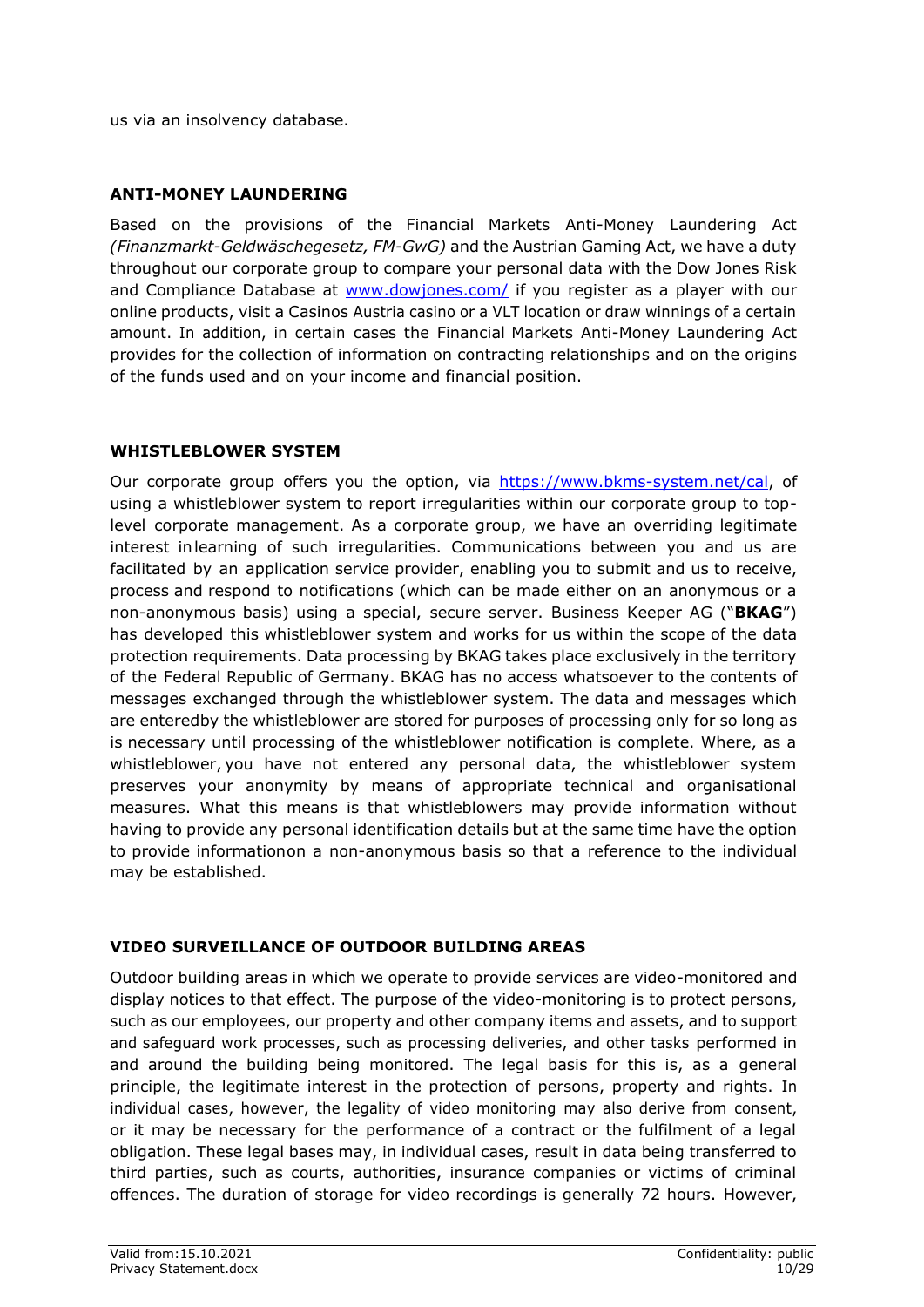in individual cases, for example due to prejudice to our legitimate interests and enforcement of related legal claims, a longer duration of storage may be required.

# <span id="page-10-0"></span>**VIDEO SURVEILLANCE AT CASINOS AND VLT LOCATIONS**

In order to comply with legal requirements and for your own protection, the gaming operations at the casinos of Casinos Austria and the Austrian Lotteries VLT locations are video-monitored in accordance with relevant data protection rules.

# <span id="page-10-1"></span>**USE OF OUR WEBSITES AND APPLICATIONS**

In principle, it is possible to use our websites (casinos.at, shop.casinos.at, casinosaustriainternational.com, lotterien.at, win2day.at, tipp3.at, oeswe.at, bgs.at, winwin.at) and our apps (win2day: the Casino, Lotto, Wetten app, the Lotteries Shaker app, the win2day Poker – Texas Hold 'em app, the Lotteries app, the My Casinos Austria app and the tipp3 app) without providing your personal data. However, different regulations may apply to the use of individual services, to which we shall refer separately.

When you visit our websites, information such as your IP address is sent to us. This information includes, for example, details of the end-user device being used (computer, smartphone, tablet, etc.), the browser being used (Internet Explorer, Safari, Firefox, etc.),the time of access to our websites and the amount of data transferred. This information may be processed for system security reasons (to protect against misuse), to determine the attractiveness of our websites or to continuously improve their content for you.

When downloading apps, you need to enter the necessary personal authentication details in the app store (e.g. Apple App Store, Google Play Store). We have no influence over or responsibility for the data collected in the course of the download, in particular the email address and customer number of your store account or the identification number of your end-user device. We process the device information in the data provided only to the extentthat this is necessary for downloading our apps to your device. It will not be processed further by us.

For more information, please see the section 'Data processing when using our apps'.

### <span id="page-10-2"></span>**LINKS TO OTHER WEBSITES**

Our websites contain links to other websites. Compliance with the relevant data protection rules for such websites is the responsibility of the operators of those websites and is therefore beyond our control. Consequently, we bear no responsibility for the privacy policies or content of those other websites.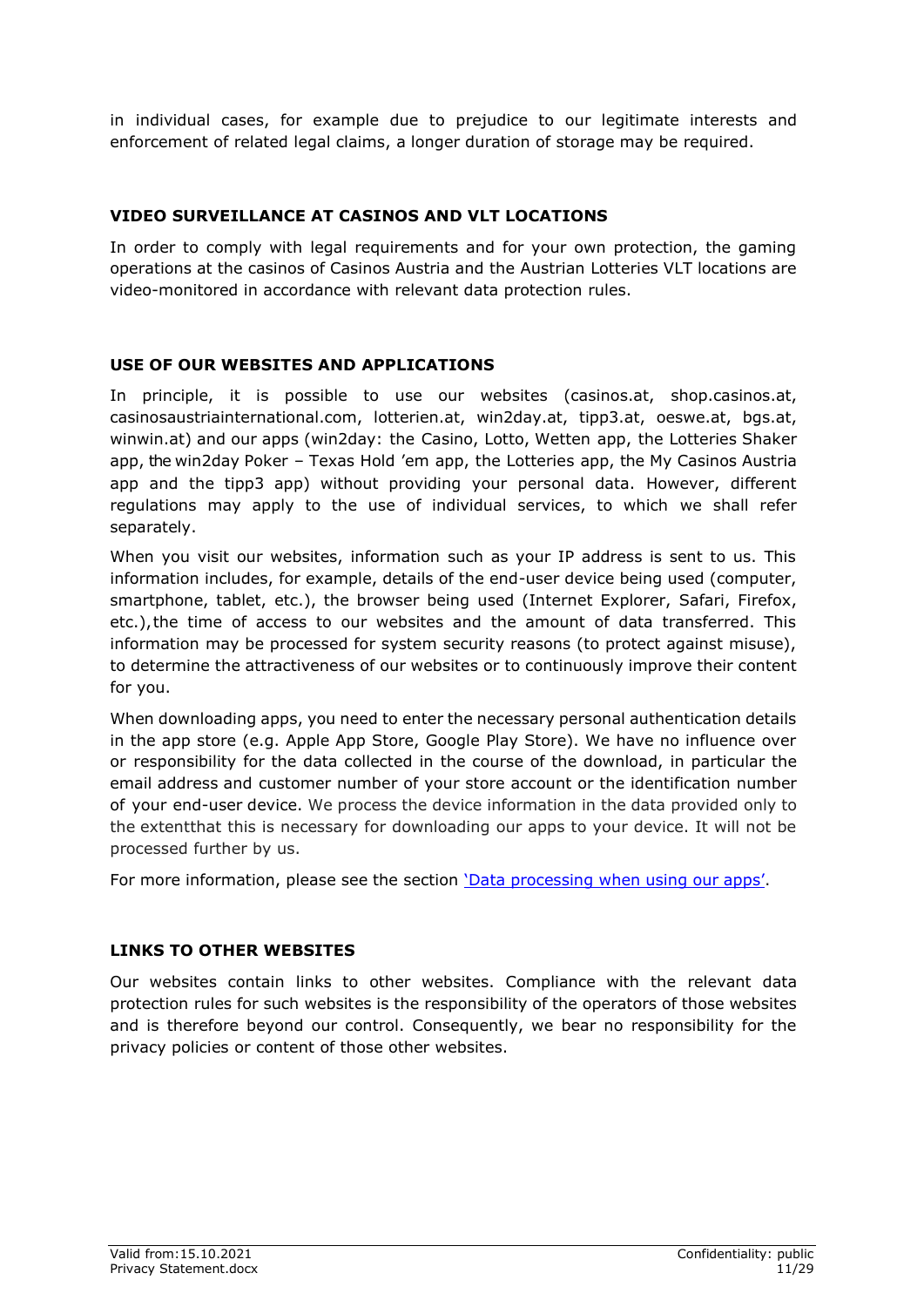### <span id="page-11-0"></span>**INFORMATION AND MAILINGS**

# **Consent on the basis of Sec. 107 (1) of the Austrian Telecommunications Act**  *(Telekommunikationsgesetz, TKG)* **in conjunction with Art. 6 (1) lit a) of the General Data Protection Regulation (GDPR).**

You have the option of subscribing to various forms of newsletters and/or mailings from our corporate group.

Depending on the scope of your declaration of consent and the purpose of data processing included therein, we may process various personal data (if you have provided such) for use in advertising, specifically your name, title, date of birth, nationality, residential address, telephone number, fax number, administrative user data, email address, your casino visits and gaming data, as well as information regarding your interests (e.g. gaming offers, events, hobbies, leisure time, sports, cultural and culinary preferences, promotions of which you may have taken advantage).

At such time as you provide your declaration of consent, you will be informed as to what personal data will be processed for what purpose in connection with making contact with us. If you have consented to receive information and mailings, then, depending on the scope of your declaration of consent, you may, for example, receive current news items and information regarding promotions and special offers as well as services and prize draws from the respective group company.

For information and mailings circulars, your email address, your postal address and your telephone number will be used if you have indicated these communication channels to us. In addition, you may receive information and mailings via our websites and apps in the form of push messages.

For more information on the option of withdrawing your consent, please see the section "Right to withdraw consent".

Your data will only be shared with third parties to the extent this is necessary in order to perform mailing tasks.

# **Legitimate interest on the basis of Sec. 107 (3) of the Austrian Telecommunications Act in conjunction with Art. 6 (1) lit f) of the General Data Protection Regulation (GDPR).**

Where we receive your email address in connection with a sale or service (e.g. when you register with us in connection with a casino visit, with your participation in an advantage club, or when setting up an account on win2day), the company in question may, on the basis of the existing customer relationship and where there is a legitimate interest, forward direct advertising to you by email (including text messages) in the form of information and mailings relating to that company's own or similar products and services. You may opt out at any time from such processing in connection with the collection of your contact data or each time the information is forwarded to you by email ("unsubscribe/abmelden") or text message by sending an email to [datenschutz@cal.at.](mailto:datenschutz@cal.at)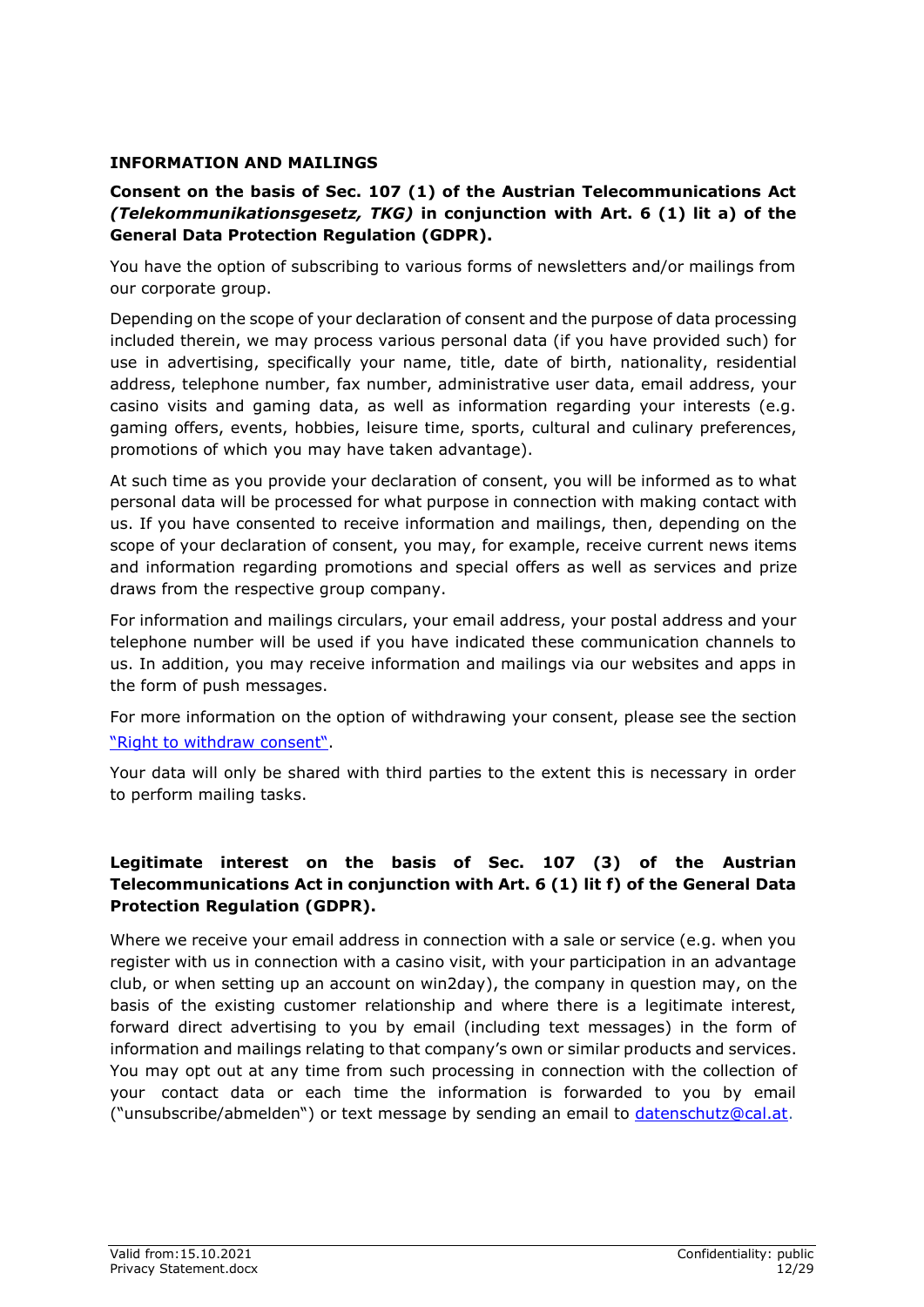# **Legitimate interest of information in socially and politically relevant areas**

In order to send you mailings with specialist information and invitations to events related to art and culture, Casinos Austria and its processors will process your personal data which have been transferred to us or which are publicly accessible, such as your title, name, home address and/or email address. These mailings are sent on the basis and for the purpose of the legitimate interest of the corporate group in promoting art and culture as socially and politically relevant areas.

In order to send you up-to-date specialist information on Casinos Austria in the form of a newsletter, Casinos Austria and its processors process your personal data which have been transferred to us or which are publicly accessible, such as your title, name, home addressand/or email address. This information will be sent to interested persons and data subjects on the basis and for the purpose of the legitimate interest of the corporate group in passing on information about developments and events in the gaming sector as a socially relevant area.

# <span id="page-12-0"></span>**PHOTO AND FILM RECORDINGS AT EVENTS AND TV SHOWS**

It may be the case that photo and/or video recordings of you will be made and stored at Casinos Austria casinos, WINWIN VLT locations in connection with events, or during Austrian Lotteries TV shows.

Depending on whether you have given consent for this purpose to Casinos Austria or Austrian Lotteries, such recordings may be processed for purposes of marketing by Casinos Austria, WINWIN and/or Austrian Lotteries, for publication on their websites [\(www.casinos.at,](http://www.casinos.at/) [www.lotterien.at,](https://www.lotterien.at/) [www.winwin.at\)](http://www.winwin.at/) or on the local websites of Casinos Austria, for publication on the Facebook pages of those companies and for publication on Casino TV (infotainment at the casino/on tv.casino.at). In addition, depending on whether you have granted consent to Austrian Lotteries for this purpose, recordings made during shows may be processed for purposes of marketing in internal group media and potentially in third-party media, as described in your declaration of consent.

Such publication will not give rise to any claims on your part of any kind whatsoever.

For more information on the option of withdrawing your consent, please see the section "Right to withdraw consent".

### <span id="page-12-1"></span>**PRIZE DRAWS AND NON-CASH PRIZE LOTTERIES**

In the case of participation in prize draws or non-cash prize lotteries, we will use your data collected for this purpose to process the prize draw or non-cash prize lottery and/or the resulting contractual relationship, particularly in connection with the notification of winnings. Detailed information may be found in the respective terms of participation. Where you have consented to this, we may process the data collected in connection with a prize draw or non-cash prize lottery until such time as you revoke consent to receive information and mailings circulars.

For more information on the option of withdrawing your consent, please see the section "Right to withdraw consent".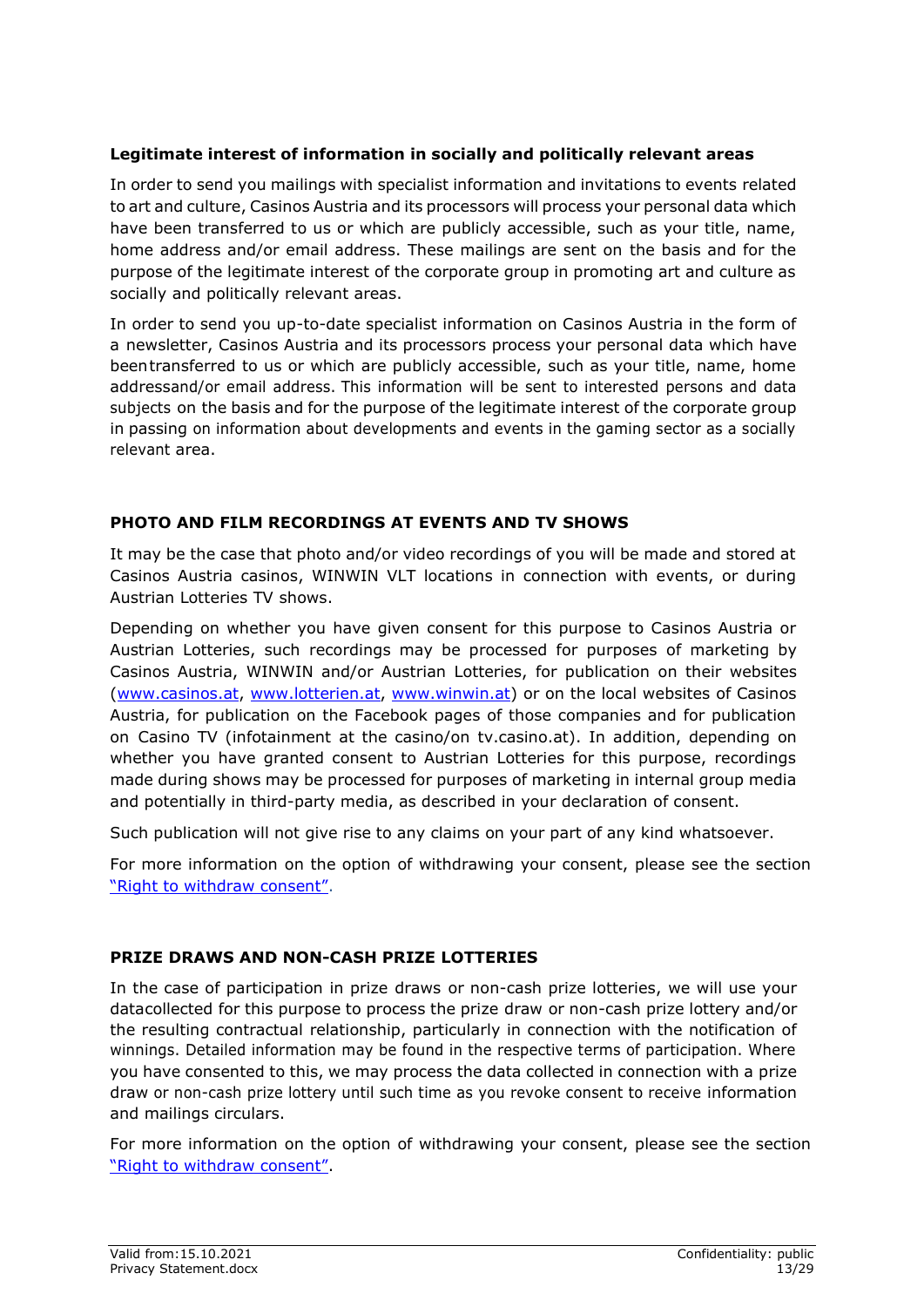# <span id="page-13-0"></span>**DATA PROCESSING WHEN USING OUR APPLICATIONS**

As a basic rule, we collect, process and use your data only on the basis of legitimate interests or your consent, and only so far as necessary for proper functioning of the apps or for conducting our own market and opinion research. We use tracking technologies to measure your usage behaviour.

For technical reasons, the apps automatically transmit certain technical data to our servers when you use our services, including, in particular, identifying characteristics, information on the beginning and end and the scope of the use in question and details regarding the services used by you in each case, for example the date and time of the use, the operatingsystem used, the volume of data transmitted and configuration data. This is necessary due to the way our apps operate.

In addition, our apps use a token which is automatically generated when the app is first used. The token is a small text file (similar to a cookie) which is stored locally within the app and contains only a randomly generated identification number. The token serves as an identifier, allowing us to recognise your app installation in order to provide the required content to the app (e.g. permitting us to send push messages to the app where you have given your consent). The token is stored on our servers and in a special area ofthe app to which only the app has access. The token will be erased after four years of inactivity, which means that our servers will no longer recognise your app installation.

# <span id="page-13-1"></span>**DIGITAL SERVICES (FACEBOOK, CONVERSATIONAL INTERFACES, ETC.)**

To use some of the offers and services of our corporate group, you must have an account on the Facebook social network, 1601 South California Avenue, Palo Alto, CA 94304, United States, or Amazon Media EU S.à r.l. (Société à responsabilité limitée), 5 Rue Plaetis, L-2338 Luxemburg. When you visit Facebook pages or use an Alexa device, a direct connection is made between your device and the Facebook server or Amazon server. As a result, Facebook or Amazon will receive the information that you have called up our Facebook page or, using the Amazon Alexa device, Casinos Austria or skill lotteries under your IP address. We would point out to you that we have no knowledge of the content of the data transmitted or its use by Facebook or Amazon. You can find further information on these points at the

#### [Facebook privacy statement](https://www.facebook.com/policy.php) and/or

### [Amazon privacy statement.](https://www.amazon.de/gp/help/customer/display.html?nodeId=201909010)

Content on external channels is created and extended with the utmost care. However, the degree of currency and correctness will be affected by technical factors such as the internet connection or the currency of the operating system you are using, and we are thus unable to guarantee it.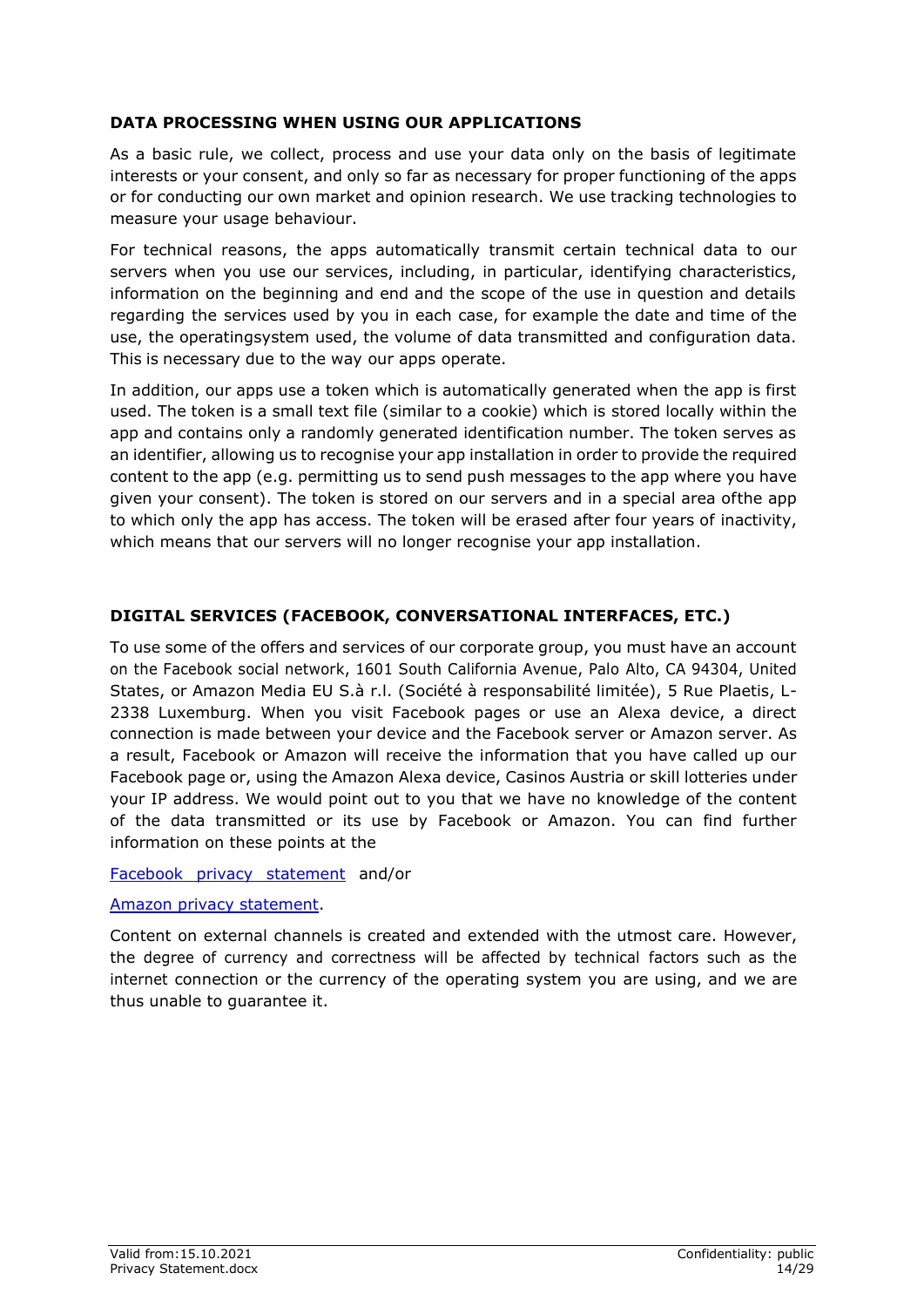### <span id="page-14-0"></span>**CASINOS AUSTRIA**

### <span id="page-14-1"></span>**Visiting a casino**

When visiting a Casinos Austria casino, you are legally obliged to present an official photo ID for the purpose of establishing and verifying your identity and your age and for compliance with legal duties of care. For this purpose, the data from your official photo ID will be stored in Casinos Austria's customer database on the occasion of your first visit. On each subsequent visit, the data will be recorded, compared and checked, or if you visit our casinos with different official photo IDs, data from those IDs will also be stored. In the course of this procedure, Casinos Austria will process your name, title, date of birth, nationality, and ID data (ID type, ID number, master data, scan). In addition, every time you visit a casino, an up-to-date photo will be taken of you for the purpose of verifying your identity and will be stored in the customer database. Within the scope of legal requirements, your visit and gaming data will also be recorded and processed.

# <span id="page-14-2"></span>**Glücks Card "points & more" programme**

By participating in Casinos Austria's Glücks Card "points & more" programme, you have the opportunity to participate in the Glücks Card bonus programme. For the purpose of implementing the Glücks Card "points & more" programme, and for customer support purposes and active player protection, Casinos Austria will process your personal data, if available and/or provided, such as email address(es), name, date of birth, nationality, address(es), telephone numbers(s), interests (cuisine, events, gaming offers), company, purchasing behaviour in the online shop, use of promotions/items consumed, participation in raffles and prize draws as well as your visiting and gaming data at the casinos.

On the basis of Sec. 107 of the Austrian Telecommunications Act in conjunction with Art. 6 (1) lit b) and with lit a) or lit f) of the General Data Protection Regulation (GDPR), you will receive information and mailings from Casinos Austria. The basis for the information and mailings is therefore either your consent or Casinos Austria's legitimate interest in delivering direct advertising in the form of information and mailings to customers by means of email, SMS and post.

For more information on the options of withdrawing your consent and objecting to data processing, please see the sections "Right to withdraw consent" and "Right to object".

Within the framework of the Glücks Card "points & more" programme and the casino information and mailings, Casinos Austria uses analytical software to calculate your bonuses and prepare and send you personalised direct advertising which is individually tailored to you. Our internal software is used to calculate your Glücks Card points and status points.

For more information about this, please see the sections "Information and mailings" and "Analytical software". The various advantages and terms of participation can be found at [casinos.at.](http://casinos.at/)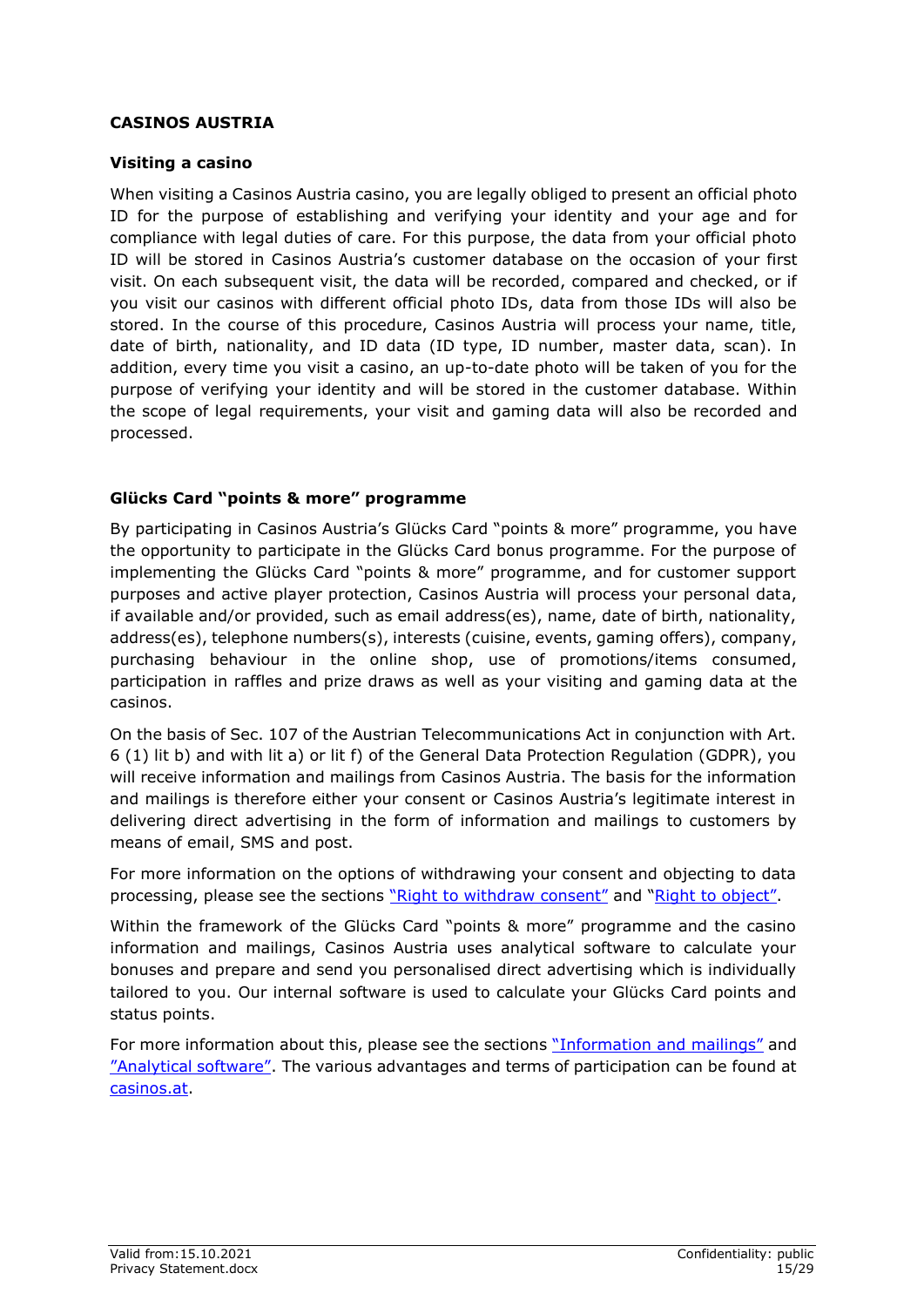# <span id="page-15-0"></span>**Casinos Austria applications**

The My Casinos Austria app, the online shop portal shop.casinos.at and the website casinos.at are software applications of Casinos Austria and are hereinafter referred to as apps. With the Casinos Austria apps, you as a non-registered user have the possibility to receive general information (e.g. opening hours, casinos, events) and offers (e.g. information on prize draws and offers) from Casinos Austria. It is also possible to place orders in the online shop without registering.

By registering with the apps, you transfer your email address and administrative user data (password, username=email address) to Casinos Austria for processing. IdentityID is used for processing, in order to protect your email address.

Registration enables you to use your My Casino account as well as the online shop and to participate in prize draw.

### My Casino account:

You will be given the opportunity to have your My Casino account linked by Casinos Austria when you next visit the casino by presenting your official photo ID. The My Casino account will then be linked to your personal data from the Glücks Card "points & more" programme – if available and/or disclosed – such as email address(es), name, date of birth, citizenship, address(es), telephone number(s), interests (culinary, events, gaming offers), company, shopping behaviour in the online shop, use of promotions/consumption, participation in raffles and prize draws as well as your visit and gaming data in the casinos. By linking your My Casino account to the Glücks Card "points & more" programme, all of the aforementioned personal data will be processed by Casinos Austria, provided you have disclosed the information and not revoked it. Casinos Austria uses analytical software to show you person-specific content and content that is personalised for you. If you have your My Casino account linked, you must agree to the terms of participation in the Glücks Card "points & more" programme. Your data is processed in accordance with the privacy statement set out in the terms of participation and in accordance with this privacy statement.

If you have given your consent, you will also receive information and mailings about the Glücks Card "points & more" programme. If you have given your consent, you will receive push notices and mailings via the app. You can deactivate the push notices at any time and you can withdraw your consent to mailings without this limiting your ability to use the app.

For more information about the Casinos Austria App and the Glücks Card "points & more" programme, please see the sections "Glücks Card 'points & more' programme" "Information and mailings", "Data processing when using our apps" and "Analytical software".

For more information on the option of withdrawing your consent, please see the section "Right to withdraw consent".

#### Online shop:

In the Casinos Austria online shop, you may purchase the products offered at [shop.casinos.at/.](https://shop.casinos.at/) When processing your order, Casinos Austria processes the following personal data: name, title, date of birth, email address, home address, as well as details of your purchasing behaviour and items purchased. Optionally, you may also provide to Casinos Austria your title, telephone number, company name and UID number.As a shop customer, you will also receive information and mailings, provided that you have given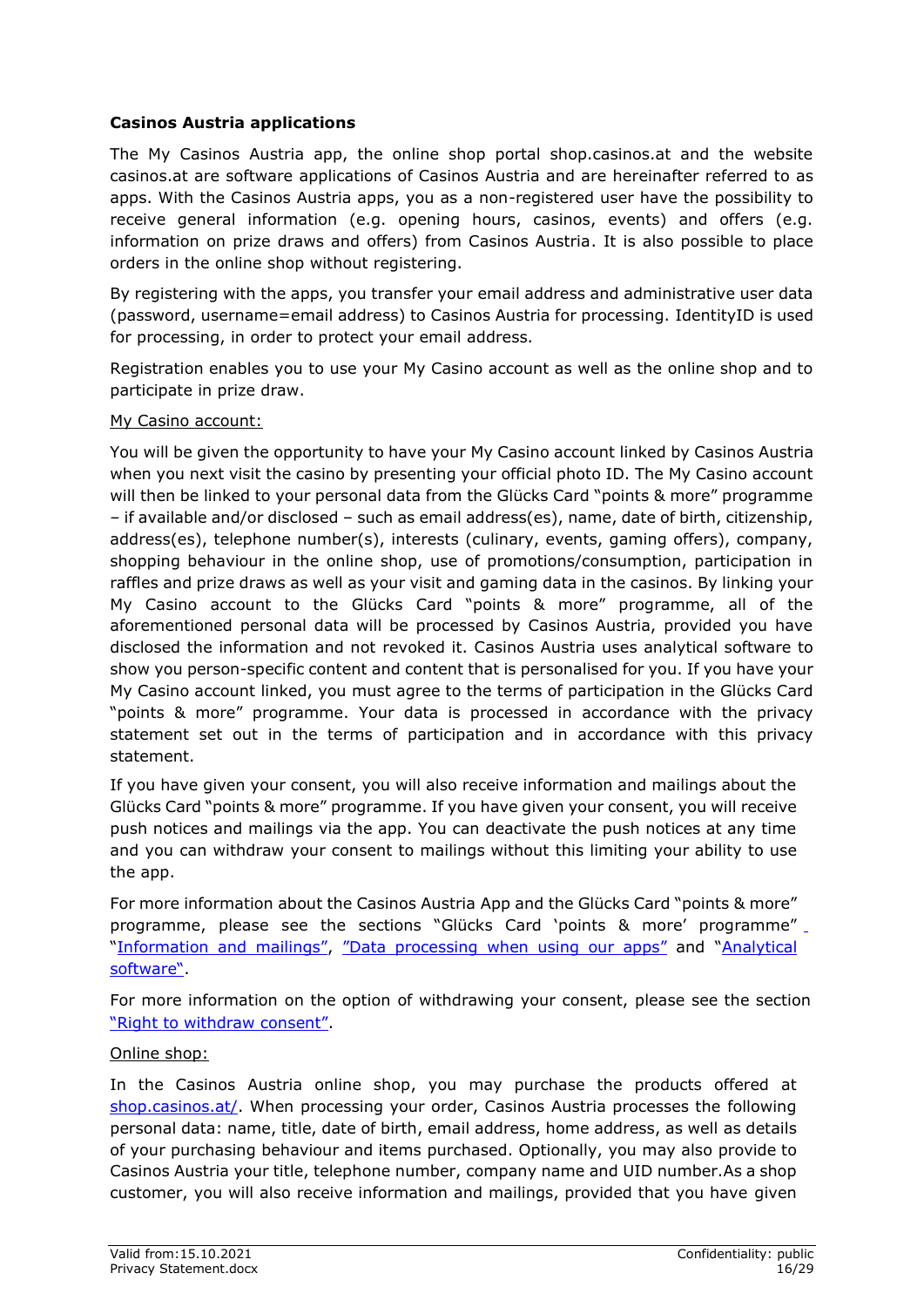your consent. Software is used to analyse your orders so we can send you personalised information about offers in our online shop. For more information, please see the sections "Analytical software" and "Information and mailings".

For more information on the option of withdrawing your consent, please see the section "Right to withdraw consent".

Participation in prize draws:

Further information on data processing in connection with participation in prize draws can be found in the section [Prize draws and non-cash prize lotteries.](#page-12-1)

# <span id="page-16-0"></span>**Casino information and mailings**

You will receive personalised information and mailings from Casinos Austria by email, SMS, post and telephone, provided you have given your consent. The information and mailings contain general news and news which has been personalised according to your interests about promotions and offers (e.g. entry price reductions, vouchers, diningservices, events, highlights from the lottery world), gaming and betting offers (e.g. poker tournaments, casino tournaments), about services (e.g. information about player protection, customer surveys and benefits of the Glücks Card "points & more" programme), promotions from the Casinos Austria online shop (e.g. for purchasing vouchers, special offers and discounts), raffles as well as current prize draws of the Casinos Austria AG & Austrian Lotteries Group (Casinos Austria AG, Österreichische Lotterien Gesellschaft m.b.H., win2day Entwicklungs -und Betriebsgesellschaft m.b.H., Glücks- und Unterhaltungsspiel Betriebsges.m.b.H., Österreichische Sportwetten Gesellschaft m.b.H., Casinos Austria International Holding GmbH, Cuisino Ges.m.b.H. and Congress Casino Baden Betriebsgesellschaft m.b.H.). In addition, customer surveys may be conducted by Casinos Austria or commissioned market and opinion research institutes (such as IMAS International), which act for us as processors, within the scope of your consent.

As part of the Glücks Card "points & more" programme, you will receive information and mailings as well as benefits from cooperation partners where they are offered within the scope of the Glücks Card "points & more" programme, either on the basis of your consent or the legitimate interest Casinos Austria has in sending out direct advertising to guests. Customer surveys are sent out on the basis of your consent.

You may also receive information relating to mailings via the My Casinos Austria app and at reception or other points of contact at Casinos Austria casinos.

The personal data which you provide to Casinos Austria in the course of events, tournaments and prize draws shall be used for personalised mailings or sharing information, provided you have given your consent.

Within the scope of the casino information and mailings, Casinos Austria uses analytical software to send you direct advertising which is personalised to you. For more information,please see the section "Analytical software".

For more information on the option of withdrawing your consent, please see the section "Right to withdraw consent".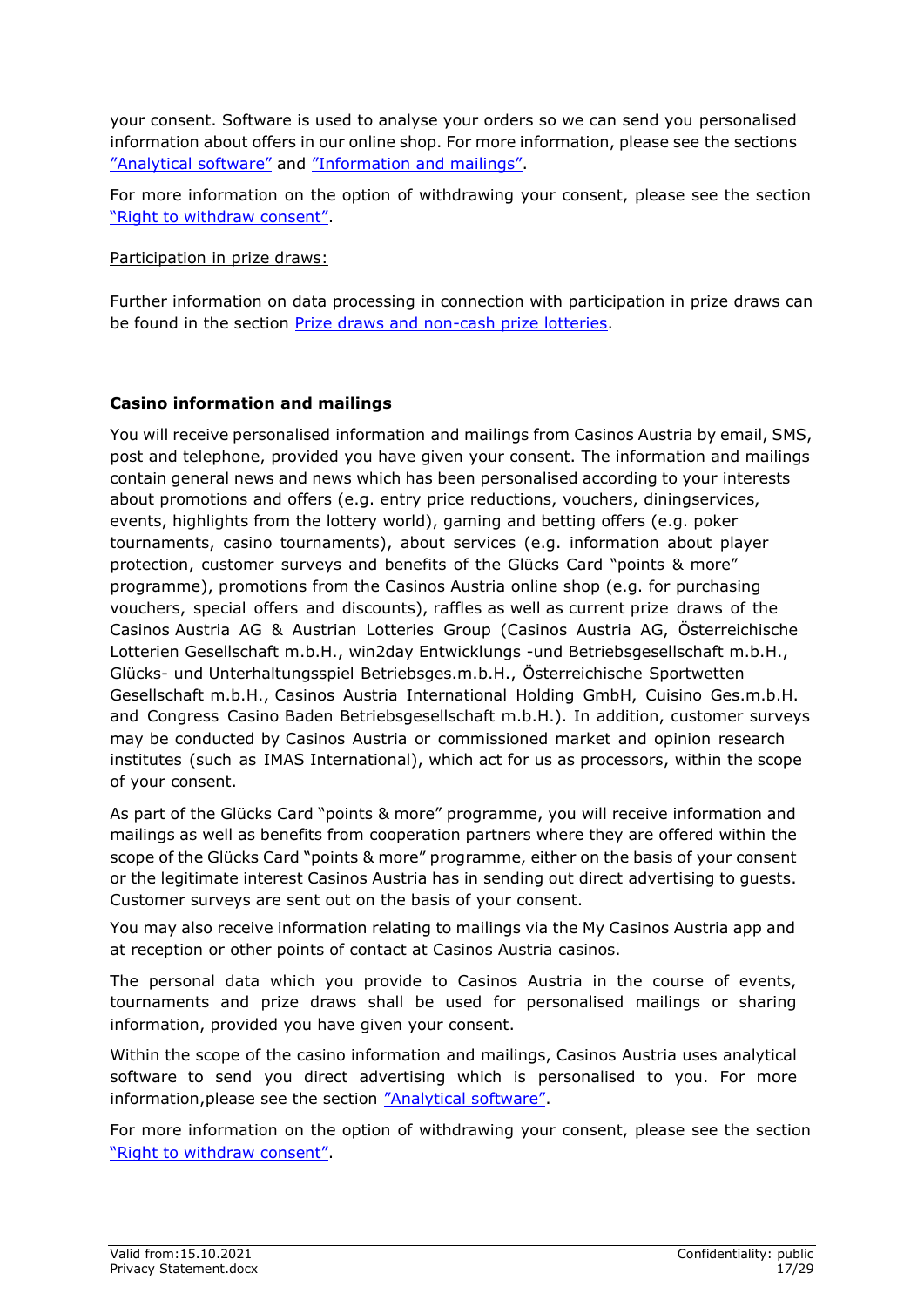### <span id="page-17-0"></span>**Feedback service**

You can use the Feedback button at [www.casinos.at](http://www.casinos.at/) to give general or specific feedback on the website (or an element of the website), make a specific request or ask a question to Casinos Austria. The Casinos Austria Service Center is available to answer your questions by email [\(service@casinos.at\)](mailto:service@casinos.at), telephone (+43 1 53440 50) and fax (+43 1 53440 22222).You can also use the feedback service on the website. The following personal data will be processed by Casinos Austria on the basis of your consent, if you provide it: your title,name, email address, home address and nationality.

For more information on the option of withdrawing your consent, please see the section "Right to withdraw consent".

### <span id="page-17-1"></span>**Cuisino restaurant reservations**

At Cuisino restaurants, you can reserve a table via the Quandoo service, by entering your personal data, such as your name, address and telephone number. You can also make your reservation by telephone or email. Cuisino processes the data you provide for the purpose of making your reservation.

### <span id="page-17-2"></span>**Individual guest service**

Provided you have given your consent for them to do so, Casinos Austria records your date of birth, your interests and hobbies, and your dining preferences in the casinos (e.g. food and beverages) in order to be able to best meet individual guests' wishes and expectations.

For more information on the option of withdrawing your consent, please see the section "Right to withdraw consent".

### <span id="page-17-3"></span>**Event calendar**

On the Casinos Austria website [\(casinos.at\)](http://www.casinos.at/), you can make reservations for specific events in the event calendar. For the purpose of making your reservation, Casinos Austria will process your name, title, email address, address, telephone number, date of birth and, optionally, your company name and telephone number.

### <span id="page-17-4"></span>**Event management and marketing applications**

Casinos Austria uses an event management and marketing application for the purpose of organising and managing events for companies and private individuals and to create accompanying work plans and reports. With the aid of this system and based on the event agreement, Casinos Austria processes your personal data – i.e. your name, telephone number, optionally your email address and physical address, and if available, data on your food and beverage orders – for the purpose of preparing quotations and invoices. In addition, Casinos Austria processes this data in order to ensure the proper handling of events (e.g.work orders to property management, technical services, reception and catering). This makes it possible to coordinate tasks for the events, promotions and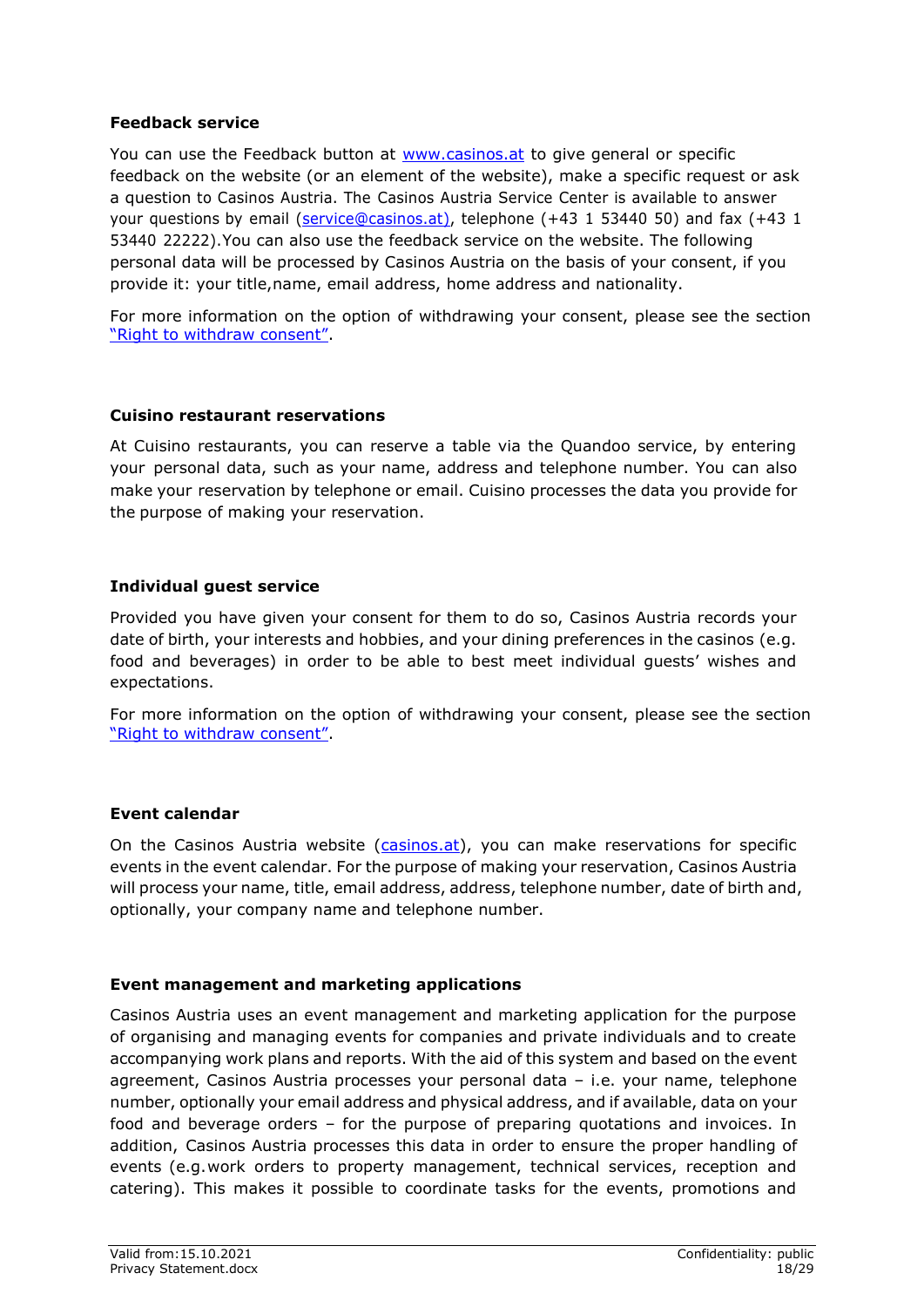activities that take place on a daily basis at the casinos.

For purposes of acquisitions and sales activities regarding its offers in the business-tobusiness (B2B) sector, Casinos Austria processes contact data of B2B customers (companies and associations). Provided consent has been given, B2B customers receive individual information and mailings from Casinos Austria. For more information, please see the sections "Analytical software" and "Information and mailings".

For more information on the option of withdrawing your consent, please see the section "Right to withdraw consent".

#### <span id="page-18-0"></span>**AUSTRIAN LOTTERIES**

# **Lotteries information and mailings (Glückspost, Bingo News, STUDIO 44 GAME PLAN)**

Provided you have declared your consent, you will receive information and mailings by email from Austrian Lotteries. Austrian Lotteries uses analytical software in order to send you personalised direct advertising that is individually tailored to you. For more information, please see the sections "Analytical software" and "Information and mailings".

For more information on the option of withdrawing your consent, please see the section "Right to withdraw consent".

#### **Brieflos TV show – wheel contestant**

On the basis of your consent, Austrian Lotteries will process the following personal data for the purpose of producing the Brieflos (break-open ticket) TV show: your name, address and telephone number. If you are selected, you will attend the Brieflos TV show, and Austrian Lotteries will contact you using the personal data you have provided.

In the course of your participation in the Brieflos TV show, you may consent to the processing and exploitation of all image and sound recordings created by you during the recording ofthe show and to public disclosure of the personal data you disclose during the recording for the purpose of promoting lottery products. You expressly release Österreichische Lotterien GmbH from the obligation of game secrecy for the performance of the data processing described above.

For more information on the option of withdrawing your consent, please see the section "Right to withdraw consent".

#### **Lotteries Shaker app**

With the Lotteries Shaker app, you can submit Lotto, LottoPlus, Joker and EuroMillions bets and also play scratch-off and break-open tickets. You require a win2dayaccount to submit lottery bets and play the scratch-off and break-open tickets. The data processed for this purpose can be found under win2day account. For more information about the app, please see the section "Data processing when using our apps".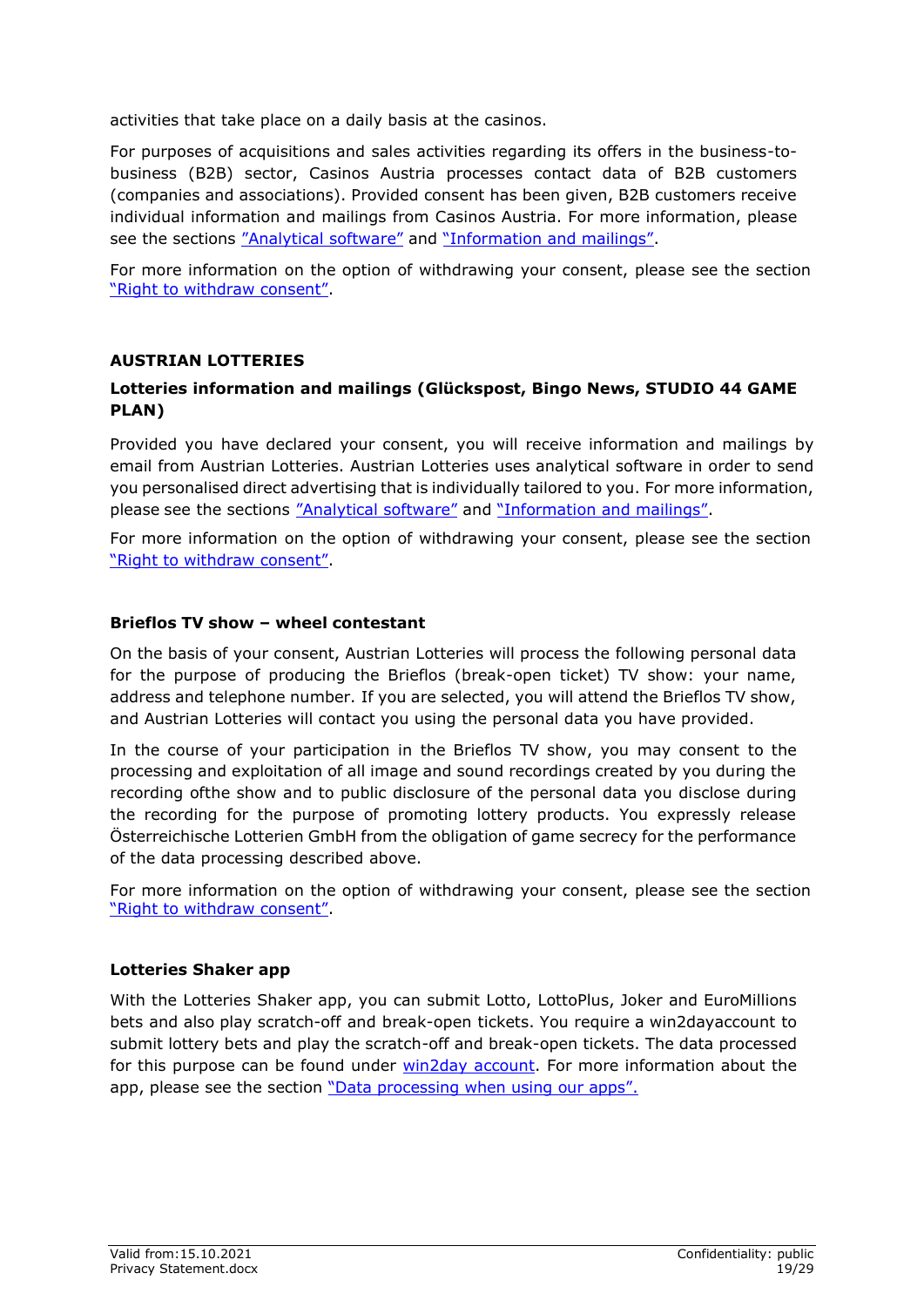### <span id="page-19-0"></span>**Lotteries app**

The Lotteries app is a service app based on the products played at the locations. Bets for Lotto, LottoPlus, Joker and EuroMillions can be submitted using the Lotteries app after making a pre-paid credit payment at Austrian Lotteries outlets. No registration is required to use this app. For more information, please see the section "Data processing when using our apps".

# <span id="page-19-1"></span>**ÖSTERREICHISCHE KLASSENLOTTERIE VERTRIEBSGESELLSCHAFT M.B.H.**

On the basis of your declaration of consent, Österreichische Klassenlotterie Vertriebsgesellschaft m.b.H. will process the following personal data: your name, address, telephone number, fax and mobile phone numbers, email address, date of birth and bank details.

As a customer, you will receive an letter through the post before the start of the lottery, due to the legitimate interest that Österreichische Klassenlotterie Vertriebsgesellschaft m.b.H. has in sending out information to its customers. No additional advertising will be sent out.

You may object at any time to the sending of the letter, either by mail to [office@klassenlotterie.at](mailto:office@klassenlotterie.at) or by post to Österreichische Klassenlotterie Vertriebsgesellschaft m.b.H., Rennweg 44, 1038 Vienna.

Partners in the Association of Class Lottery Sales Locations are:

GST 23 HOHE BRÜCKE GmbH, Wipplinger Strasse 21, 1013 Vienna

GST 28 J. Prokopp Ges.m.b.H., Mariahilfer Strasse 29, 1061 Vienna

GST 33 GKL HOHE BRÜCKE GmbH, Wipplinger Strasse 21, 1010

Vienna GST 61 Franziska Hrubesch, 3502 Krems, Lerchenfelder

Hauptplatz 10

GST 72 Oberbank AG, Untere Donaulände 28, 4020 Linz

GST 82 Paul Fochler Klassenlotterie GmbH, Tummelplatz 6, 8010 Graz

GST 88 Klassenlotterie Prokopp Int. GmbH, Mariahilfer Strasse 29, 1060 Vienna

As a matter of principle, no personal data are shared between Österreichische Klassenlotterie Vertriebsgesellschaft m.b.H and the partners of the Association of Class Lottery Sales Locations.

For more information on the option of withdrawing your consent and objecting to data processing, please see the sections "Right to withdraw consent" and "Right to object"

### <span id="page-19-2"></span>**WIN2DAY**

#### <span id="page-19-3"></span>**win2day account**

To use the win2day range of online games, you need to register at [www.win2day.at.](http://www.win2day.at/) To do this, you provide your email address, account details, title, name and date of birth. Optionally, you may also provide a title. In the course of the registration process, your name, date of birth and place of residence are checked against the CRIF GmbH database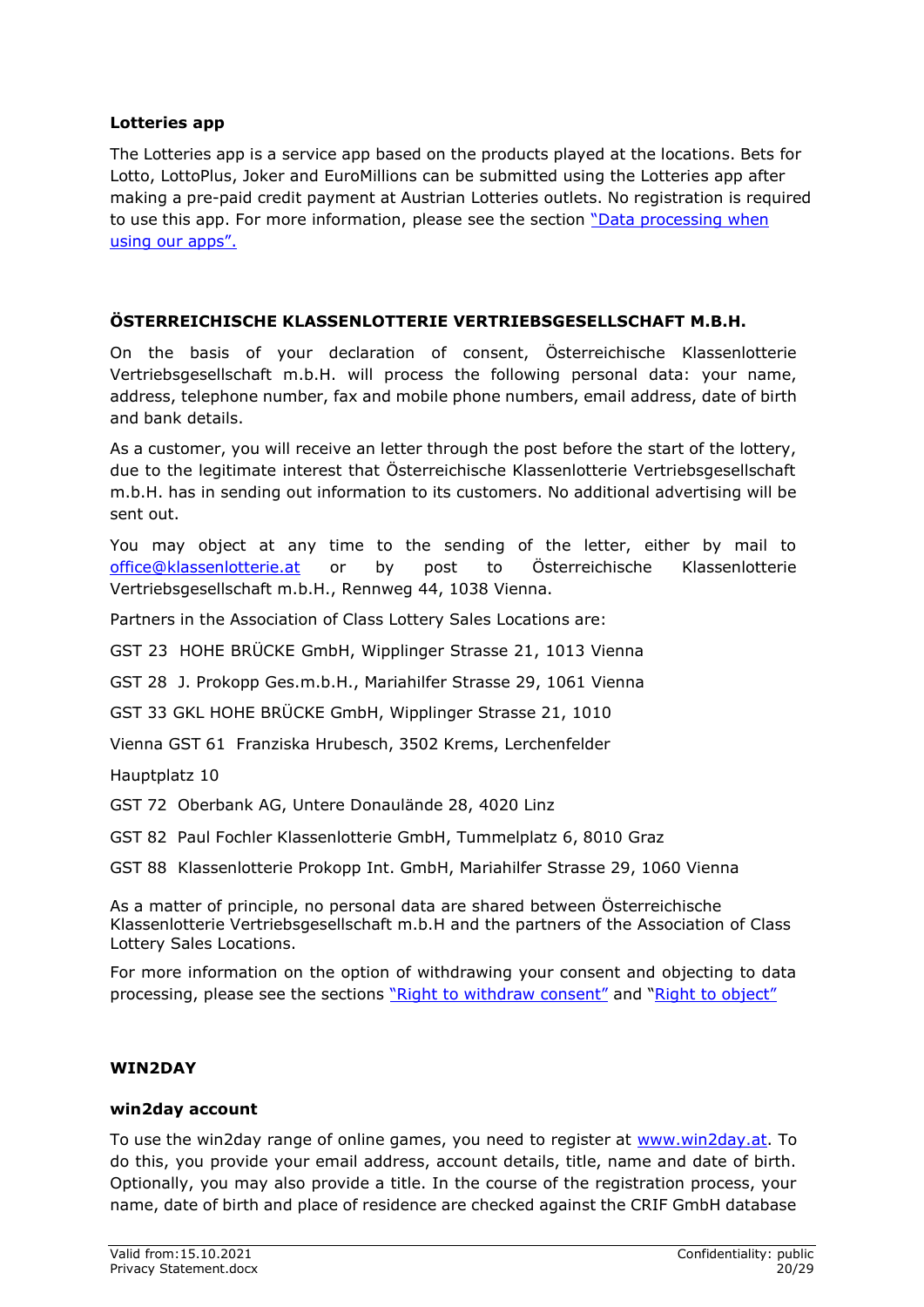in order to comply with the terms of the gaming and betting regulations. After you have registered, you will have to provide identification and your bank details. Your identity is verified via the PhotoIdent process. Via PhotoIdent, you upload a photo and your identity document, which we process. If your identity is positively verified, then the data you have transmitted to us will be erased, otherwise it will generally be retained for a threemonth period. If your identification is provided via mobile phone signature and online banking, your name and your birth date will be stored until the identity verification process is complete.

# Player protection measure:

When using the win2day online service, a prevention tool for evaluating your gaming behaviour (especially gaming and usage data) is used to provide you with information and useful tips for your own responsible gaming. The tool is operated by our contractor neccton GmbH, Davidgasse 5, A-7052 Muellendorf. The related processing is based on Art 6 (1) lit b of the General Data Protection Regulation (fulfilment of contract), Art 6 (1) lit c of the General Data Protection Regulation (fulfilment of legal obligations) and Art 6 (1) lit f of the General Data Protection Regulation (protection of overriding legitimate interests of the controller). The overriding legitimate interest is to be able to implement and verify the statutory requirements for player protection.

# <span id="page-20-0"></span>**win2day lounge**

By participating in the win2day lounge, you will have the opportunity to take part in the Austrian Lotteries customer loyalty programme. For the purpose of implementing the win2day lounge and for the purposes of customer service, Austrian Lotteries processes your personal data – if it is available and/or has been disclosed – such as your name, gender, date of birth, address(es), telephone number, fax number, administrative user data, cookies, IP addresses, visiting and gaming data, interests and participation in raffles and prize draws. Upon termination of your participation in the win2day lounge, your data will no longer be processed for the aforementioned purposes.

On the basis of Sec. 107 of the Austrian Telecommunications Act in conjunction with Art. 6 (1) lit b) and lit a) or lit f) of the General Data Protection Regulation (GDPR), you will receive direct advertising byemail from Austrian Lotteries in the form of information and mailings about the company'sown or similar products and services. The information and mailings are therefore sent either on the basis of your consent or the basis of the legitimate interests of Austrian Lotteries in sending information and mailings.

For more information on the option of withdrawing your consent and objecting to data processing, please see the sections "Right to withdraw consent" and "Right to object"

Within the framework of the win2day lounge, Austrian Lotteries uses analytical software to calculate your bonuses and to create and send you personalised direct advertising which is individually tailored to you.

For more information, please see the section "Analytical software".

# <span id="page-20-1"></span>**win2day information and mailings**

As a win2day customer, due to win2day's legitimate interest in sending customers direct advertising for win2day's own and similar products and services, you will receive electronic mailings with personalised offers (e.g. free game credit, raffles, prize draws) and information about win2day's gaming and betting offers. You may object to this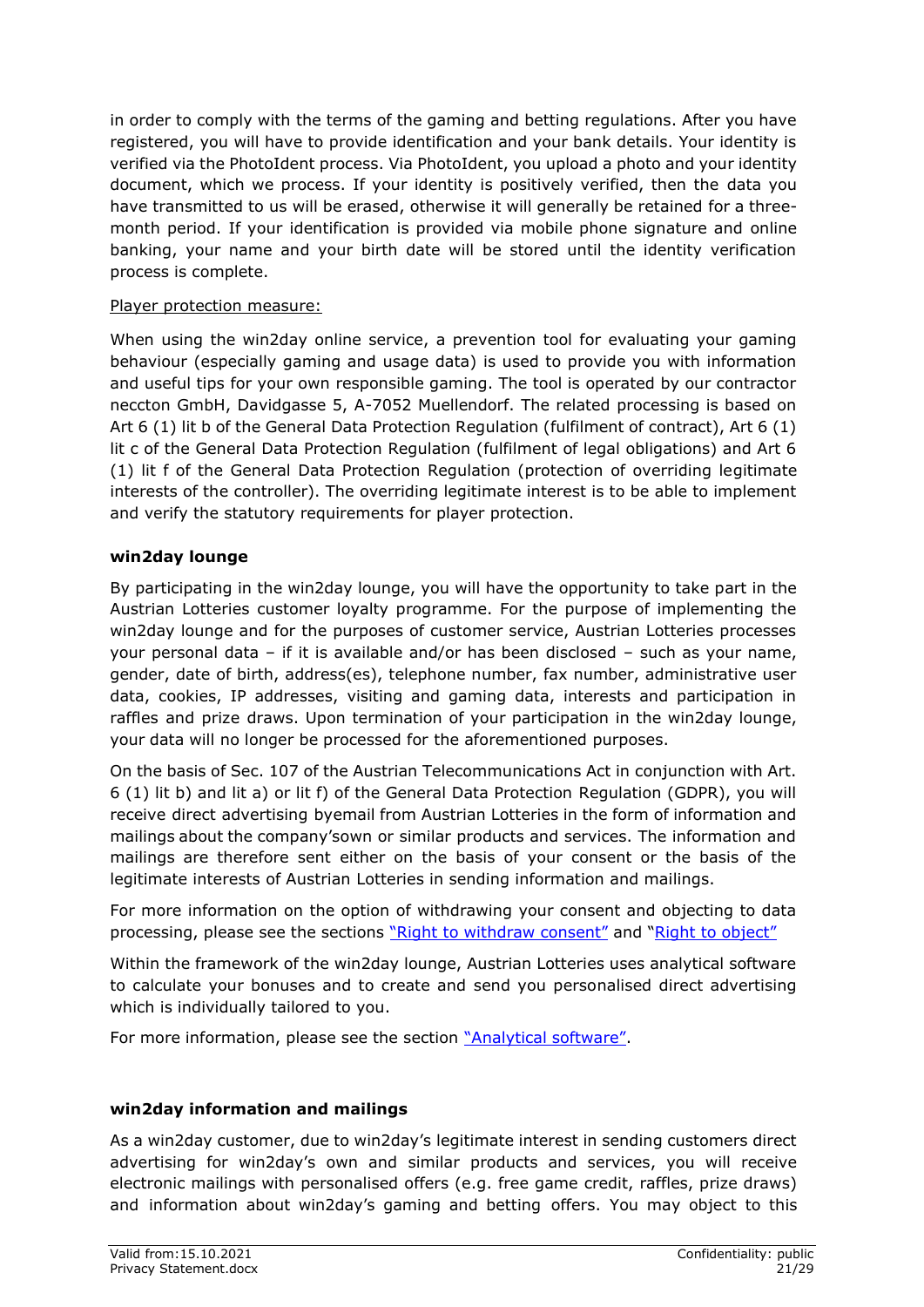processing of your personal data. Within the scope of the mailings, win2day uses analytical software in order to send you personalised information and offers which are individually tailored to you. For more information, please see the sections "Information and mailings", "Analytical software"and "Right to object"'.

# **win2day Casino, Lotto, Wetten app**

With the win2day Casino, Lotto, Wetten app, you can use all the casino and lottery games and the sports betting range in one app. To participate in the gaming, you need a win2day account. For this purpose, win2day will process the data that you provide when you register. For more information, please see the sections "Data processing when using our apps" and "win2day account".

# **win2day Poker – Texas Hold 'em app**

With the win2day Poker – Texas Hold 'em app, you can play online poker as a cash game in an app. To participate in the game, you need a win2day account. For this purpose, win2day will process the data that you provide when you register. For more information, please see the sections "Data processing when using our apps" and "win2day account".

# <span id="page-21-0"></span>**WINWIN**

### <span id="page-21-1"></span>**Visiting a VLT location with the WINWIN card**

Visiting VLT locations is only possible once you have registered at a VLT location and only with an active WINWIN card. Due to legal regulations, you are required to register and to present official photo identification. Your identity will be established and verified by means of your official photo ID. For this purpose, the data from your official photo ID will be stored on the occasion of your first visit, and then compared and checked on each subsequent visit. For the purpose of customer registration, WINWIN will process your name, address, ID number, type of ID, biometric data (photo), title (optional), mobile phone number and email address. WINWIN will also process your visit and gaming data, frequency of visits, length of stay and net gaming time, which are collected at WINWIN locations using the WINWIN card in order to comply with the player protection regulations of the Austrian Gaming Act. In addition, when you register on your first visit to a VLT location, an up-to-date photo is taken of you for the purpose of verifying your identity and is stored in the customer database. In some cases, e.g. if the photo is obviously not up to date, another one may have to be taken.

### <span id="page-21-2"></span>**WINWIN information and mailings**

Provided you have given your consent, WINWIN shall process the personal data thatyou provided during the registration process and subsequently collected, such as your title, name, address, mobile phone number, email address, data on use of promotions, and your visit and gaming data. You will receive information and mailings about offers and promotions (e.g. free game credits, highlights from the lottery world), gaming offers, services (e.g. player protection information, customer surveys, advantage clubs), advertising, prize draws and games of chance from WINWIN/Austrian Lotteries by post,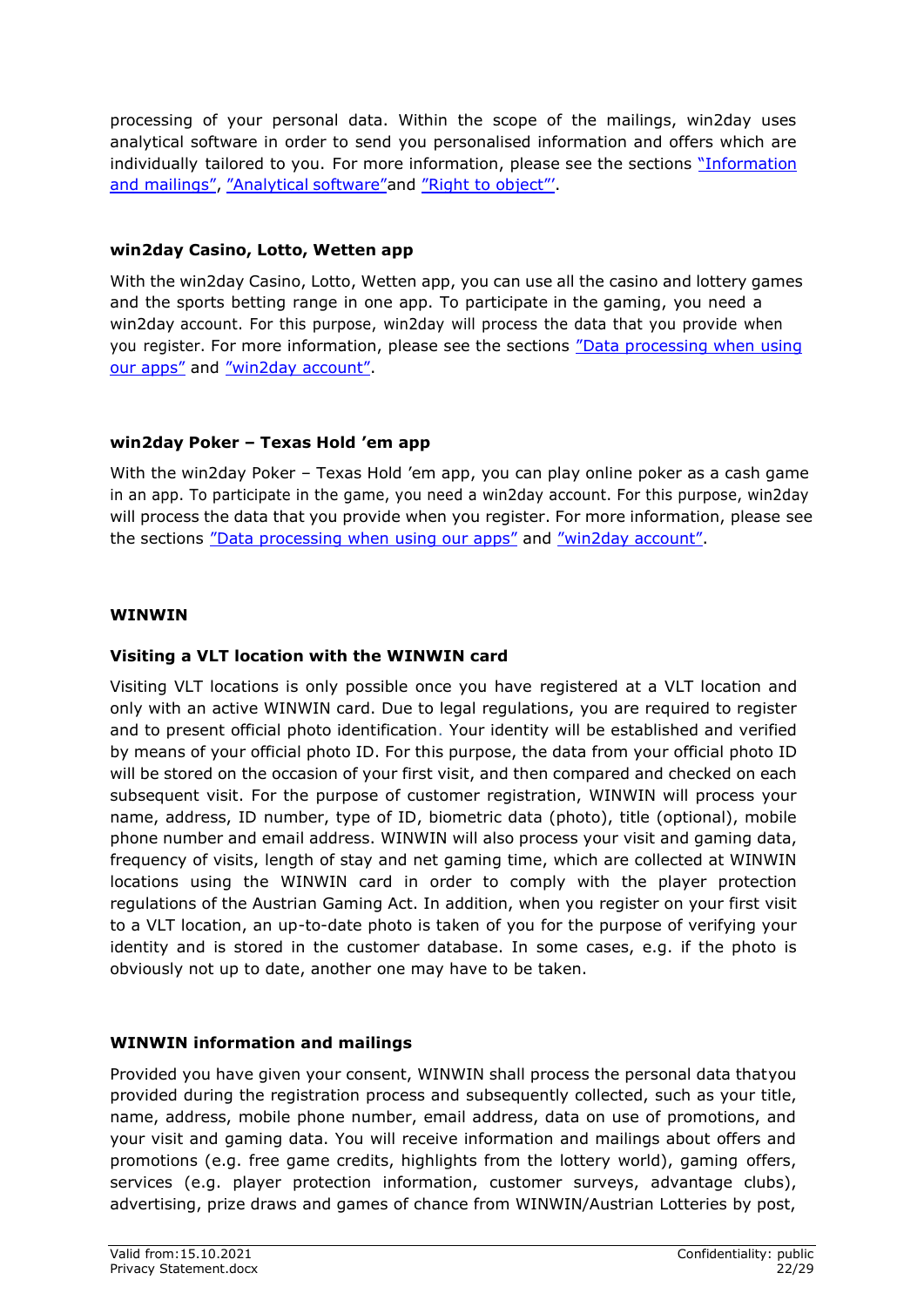telephone, email and SMS.

The personal data which you provide to WINWIN in the course of events and prize draws shall be used for personalised mailings, provided you have given your consent.

WINWIN uses analytical software in order to send you personalised direct advertising which is individually tailored to you. For more information, please see the sections "Information and mailings" and "Analytical software".

For more information on the option of withdrawing your consent, please see the section "Right to withdraw consent".

# <span id="page-22-0"></span>**AUSTRIAN SPORTS BETTING COMPANY**

### <span id="page-22-1"></span>**tipp3 account**

In order to use the Austrian Sports Betting Company's online products ("tipp3"), and to participate in the "tipp3 Club", the Austrian Sports Betting Company's customer loyalty programme, you are required to register and create an account at [www.tipp3.at.](http://www.tipp3.at/) When you register, the following personal data will be processed by the Austrian Sports Betting Company on the basis of the agreement entered into with you: your name, title, date of birth, email address, administrative user data (password and username, i.e. your email address). In the course of the registration process, your name and date of birth are checked against the CRIF GmbH database in order to comply with the provisions of betting regulations. After you have registered, tipp3 will process your betting data. As soon as youwish to have your winnings paid out, your bank details will also be recorded and processed.

### <span id="page-22-2"></span>**tipp3 club**

By participating in the "tipp3 club", you will have the opportunity to take part in the Austrian Sports Betting Company's customer loyalty programme. For the purpose of running the "tipp3 club", and for the purposes of customer support, the Austrian Sports Betting Company processes personal data, i.e. your name, title, date of birth, email address and gaming data. If you have given your consent to this, you will receive by email direct advertising in the form of information and mailings about the company's own or similar products and services. You may object to this processing. For more information, please see the section "Right to object".

Within the scope of the "tipp3 club", the Austrian Sports Betting Company uses analytical software to calculate your bonuses and to create and send you personalised direct advertising which is individually tailored to you.

For more information on the option of withdrawing your consent, please see the section "Right to withdraw consent".

For more information, please see the section "Analytical software". The various advantages and terms of participation can be found at [www.tipp3.at/Club.](http://www.tipp3.at/Club)

### <span id="page-22-3"></span>**tipp3 app**

The tipp3 app is a service app based on the sports betting products played at the locations. No registration is required to use this app. It is also possible to place a bet via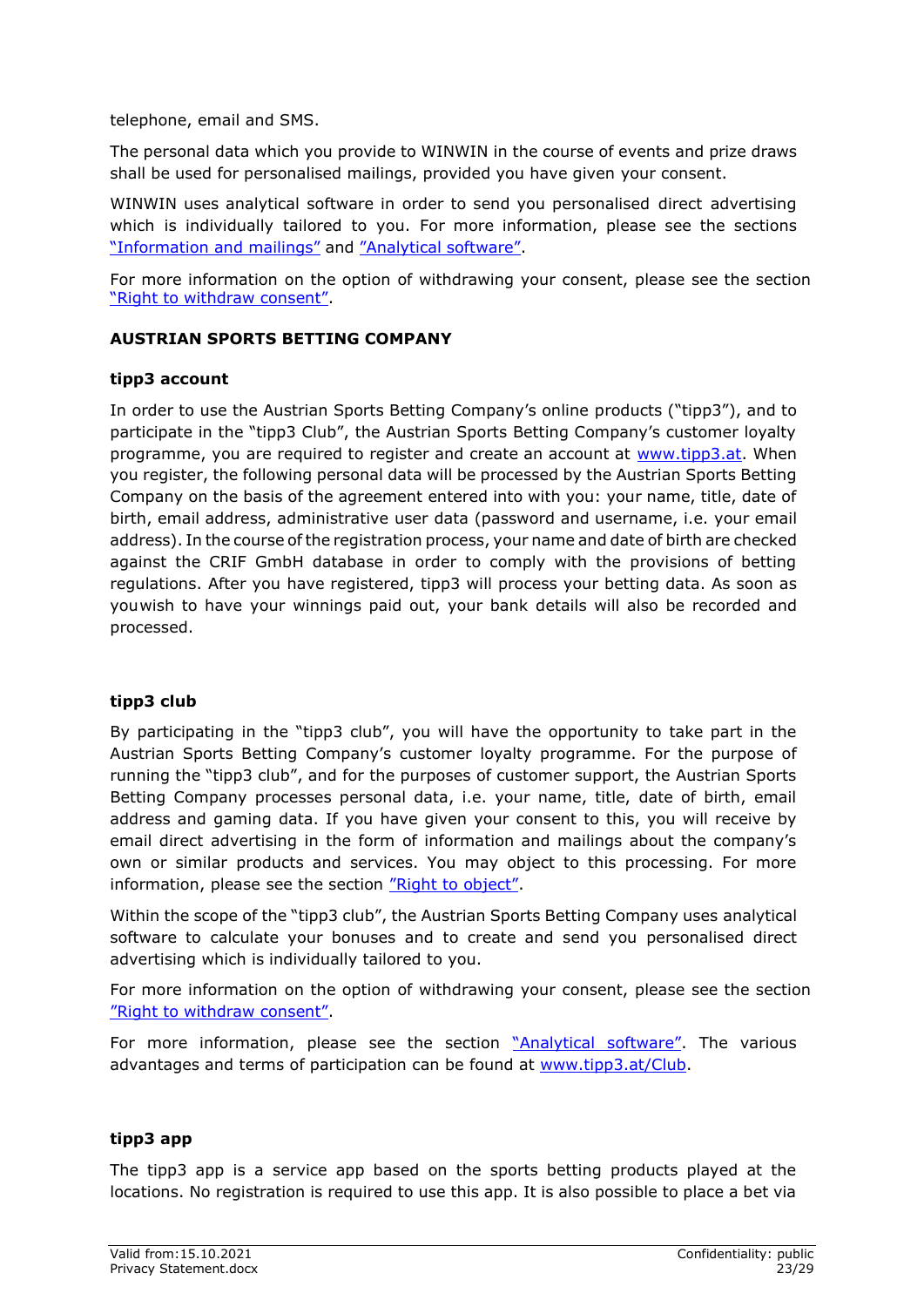the tipp3 app by loading credit in advance at the Austrian Sports Betting Company's locations. For more information, please see the section "Data processing when using our apps".

In the tipp3 app, you can link to the tipp3 account and the tipp3 club or register.

# <span id="page-23-0"></span>**tipp3 information and mailings**

Provided you have given your consent, you will receive personalised electronic mailings (e.g. in the form of online newsletters, vendor newsletters, club newsletters) with information about special offers and promotions (e.g. vouchers, free game credit), the range of betting products, services (e.g. information about player protection, customer surveys and advantage clubs), advertising, raffles and current prize draws from the Austrian Sports Betting Company. In the framework of the mailings, the Austrian Sports Betting Company will process your personal data, if available and/or disclosed, such as your name, date of birth, and your betting data.

The Austrian Sports Betting Company uses analytical software in order to send you personalised direct advertising which is individually tailored to you. For more information, please see the section "Analytical software".

For more information on the option of withdrawing your consent, please see the section "Right to withdraw consent".

# <span id="page-23-1"></span>**CORPORATE GROUP**

### <span id="page-23-2"></span>**Mailings with information from companies of our corporate group**

Provided you have given your consent, you will also receive mailings from one of the companies of our corporate group (by post and electronically by email and text message) containing information from the Casinos Austria and Austrian Lotteries Group (Casinos Austria Aktiengesellschaft, Österreichische Lotterien Gesellschaft m.b.H., Casinos Austria Aktiengesellschaft,Österreichischen Lotterien Gesellschaft m.b.H., Glücks- und Unterhaltungsspiel Betriebsges.m.b.H., Österreichischen Sportwetten GmbH, Casinos Austria International Holding GmbH, Cuisino Ges.m.b.H. as well as Congress Casino Baden Betriebsges.m.b.H).

These mailings contain general and personalised information regarding promotions and special offers (e.g. highlights from the world of lotteries, free games or betting credit), our gaming and betting offers (e.g. poker tournaments, casino tournaments), the services we provide (e.g. information on player protection, customer surveys and customer advantage clubs) as well as current prize draws.

For these mailings, the respective company will process the following personal data, provided it has been disclosed: your name, title, date of birth, email address, residential address and nationality. There is no further disclosure or exchange of such data between companies of our corporate group.

For more information, please see "Information and mailings" and "Game secrecy".

For more information on the option of withdrawing your consent, please see the section "Right to withdraw consent".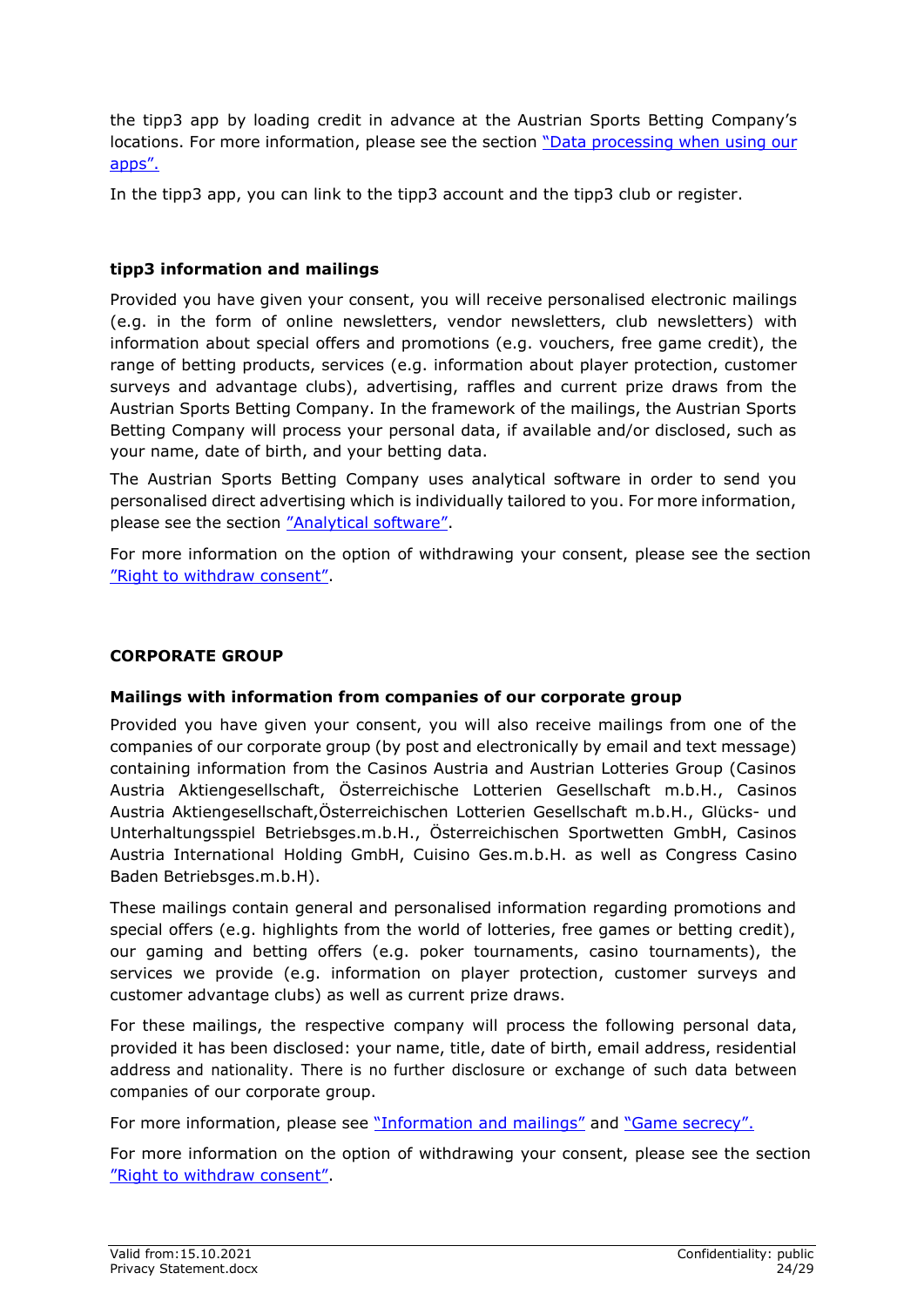# <span id="page-24-0"></span>**COOKIES**

We use cookies on many of the websites of our corporate group. Cookies are small text files stored on your electronic device (e.g. computer, smartphone, game console) when you access those websites, enabling your browser to be identified when you visit the sitesagain.

In addition to our own cookies (first-party cookies), we also use professional services of third-party service providers, who install cookies on our website (third-party cookies). You may learn more about who third-party providers are and what their precise services are by reading their cookie policy on the third-party provider's website.

We divide cookies into three categories: required cookies, analytical cookies and marketing cookies. You will find a more detailed description and explanation of these categories andthe associated data processing in the cookies policies of their websites.

You will find an overview of the cookies we use, the cookies of third parties who install cookies on our website and the duration of cookie storage in the cookies policies of the relevant websites.

You can generally prevent cookies from being stored by using the appropriate settings in your browser software. However, we wish to point out that in such a case, you may not be able to use all of the functions of our websites to their full extent.

When you visit our websites, you will also receive information on the use and application of cookies via the cookie banner which appears on the website. You can amend or withdraw your consent at any time via the respective website.

### <span id="page-24-1"></span>**SESSIONS**

The websites and apps of win2day (www.win2day.at) and the Austrian Sports Betting Company [\(www.tipp3.at\)](http://www.tipp3.at/) as well as the applications of Casinos Austria (My Casinos Austria app, casinos.at and shop.casinos.at) use sessions. The sessions (session ID, session number) are generated by the server at the beginning of your session. The session must be transferred to your computer or smartphone with the server's response and supplied by the server with every further access. With the help of unique sessions, the data stored on the server (e.g. your betting slip) can be uniquely linked to a user at the time of each access. The session ends when you click on "Logout". After a specified period of inactivity on the win2day and tipp3 websites, you will be automatically logged out and the session will also be terminated.

### <span id="page-24-2"></span>**ANALYTICAL SOFTWARE**

### <span id="page-24-3"></span>**Fully automated decision-making processes**

At present, there are no fully automated decision-making or profiling processes within the meaning of Art. 22 of the General Data Protection Regulation (GDPR) that take place within our corporate group, as no purely automated decisions are made which would have any legal effect on you or significantly affect you in a similar way.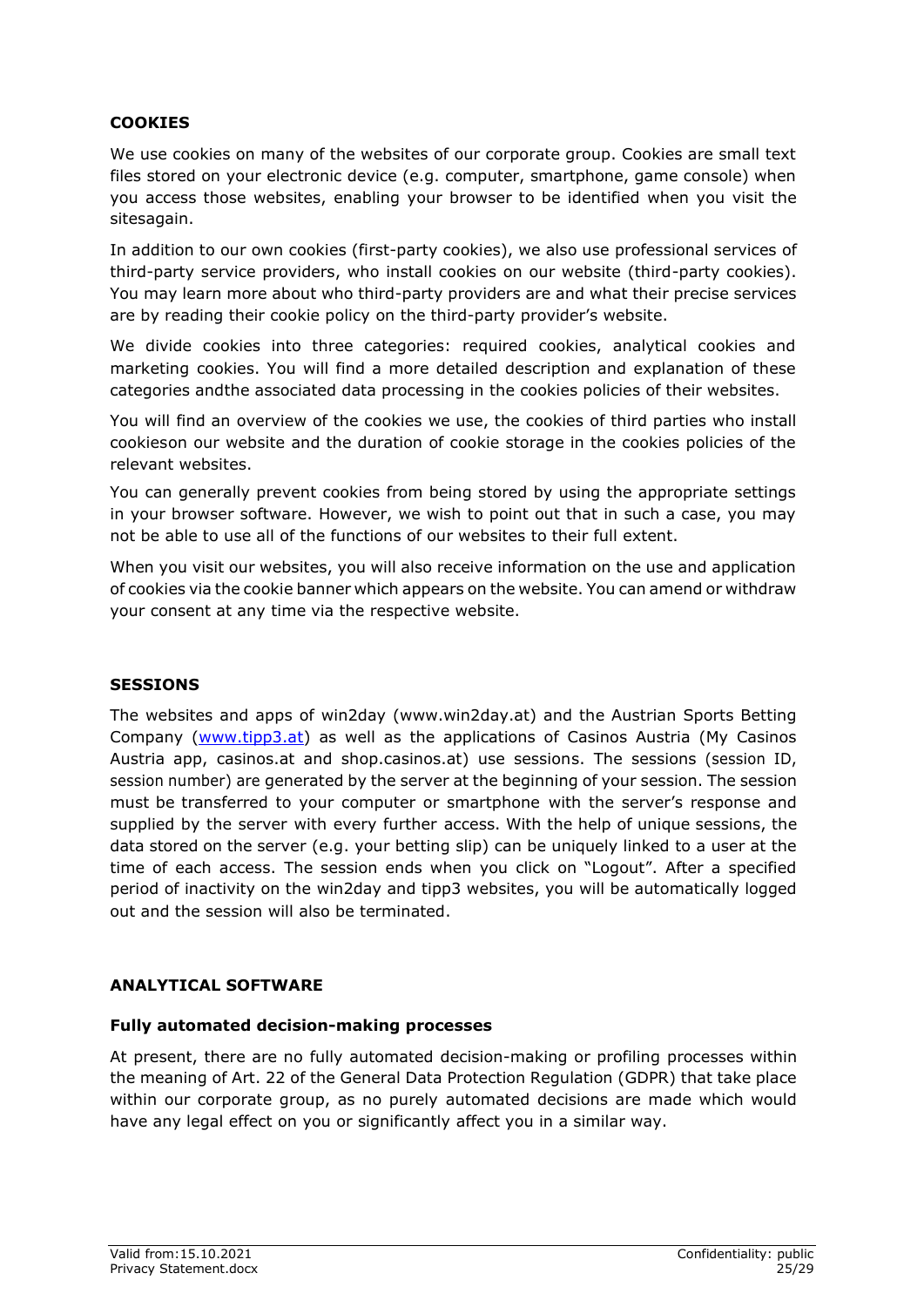# <span id="page-25-0"></span>**Profiling for direct advertising purposes**

For some mailings, we may use analytical software (HCL Campaign, Acoustic Campaign and/or Acoustic Analytics) in order to analyse personal information so that we may provide you with personalised offers and direct mailings tailored to your needs and requirements. Based on the information collected under each customer loyalty programme and/or newsletter programme, we are able to provide you with personalised and customised offers and information.

In connection with customer loyalty programmes and/or advantage clubs, you also agree that your data will be processed by means of the analytical software so that we may calculate bonuses (e.g. Glücks Card and status bonuses in the case of the Glücks Card "points & more" programme of Casinos Austria or balls in the case of the tipp3 club).

The information and mailings for which this software is used are listed in our corporate group's list of products. Details on how to unsubscribe from information and mailings for which we use this analytical software may also be found in each individual mailing and in the terms of our bonus programmes/benefit clubs.

For more information on the option of withdrawing your consent and objecting to data processing, please see the sections "Right to withdraw consent" and "Right to object".

# <span id="page-25-1"></span>**Profiling for application usage**

Various marketing and analytical systems (e.g. HCL Campaign, Acoustic Campaign, Acoustic Analytics, Google Analytics, Econda as well as Matomo) are used to analyse usage of the corporate group's applications and websites.

### HCL Campaign, Acoustic Campaign (Casinos Austria app)

This enables us to evaluate your usage data in order to improve our provision of information and to tailor the app to your individual needs. This data is processed by HCL and Acoustic as contract processors within the European Union. The information generated by the trackingcode about the use of the app is transferred to a server in Germany and stored there. HCL and Acoustic use this information on behalf of Casinos Austria to evaluate the use of the app, to compile reports on app activity and to provide other services related to app use and internet use to Casinos Austria as the controller. The personal data transmitted by the app within the scope of HCL Campaign, Acoustic Campaign and Acoustic Analytics, such as IP address, device data and account ID, are not merged with HCL or Acoustic's other data. Your data is only stored for as long as necessary to use the app or is deleted after three years from the last time you used the app. Data on usage of the app will be deleted after a maximum of 27 months.

### Analytical tools on our websites:

The information on data processing in connection with the use of the analytical and marketing systems on our websites can be found in our [Cookie Policy.](https://www.casinos.at/de/casinos-austria/unternehmen/cookie-richtlinie)

### <span id="page-25-2"></span>**DURATION OF STORAGE**

We will store data you have provided to us solely for the purposes of customer service or for marketing and information purposes (such as newsletters) until such time as you withdraw your consent to this. Otherwise, your personal data will be automatically erased or blocked for further use if you have not used our online services or other services and products fora period of more than three years (from the date of your last contact with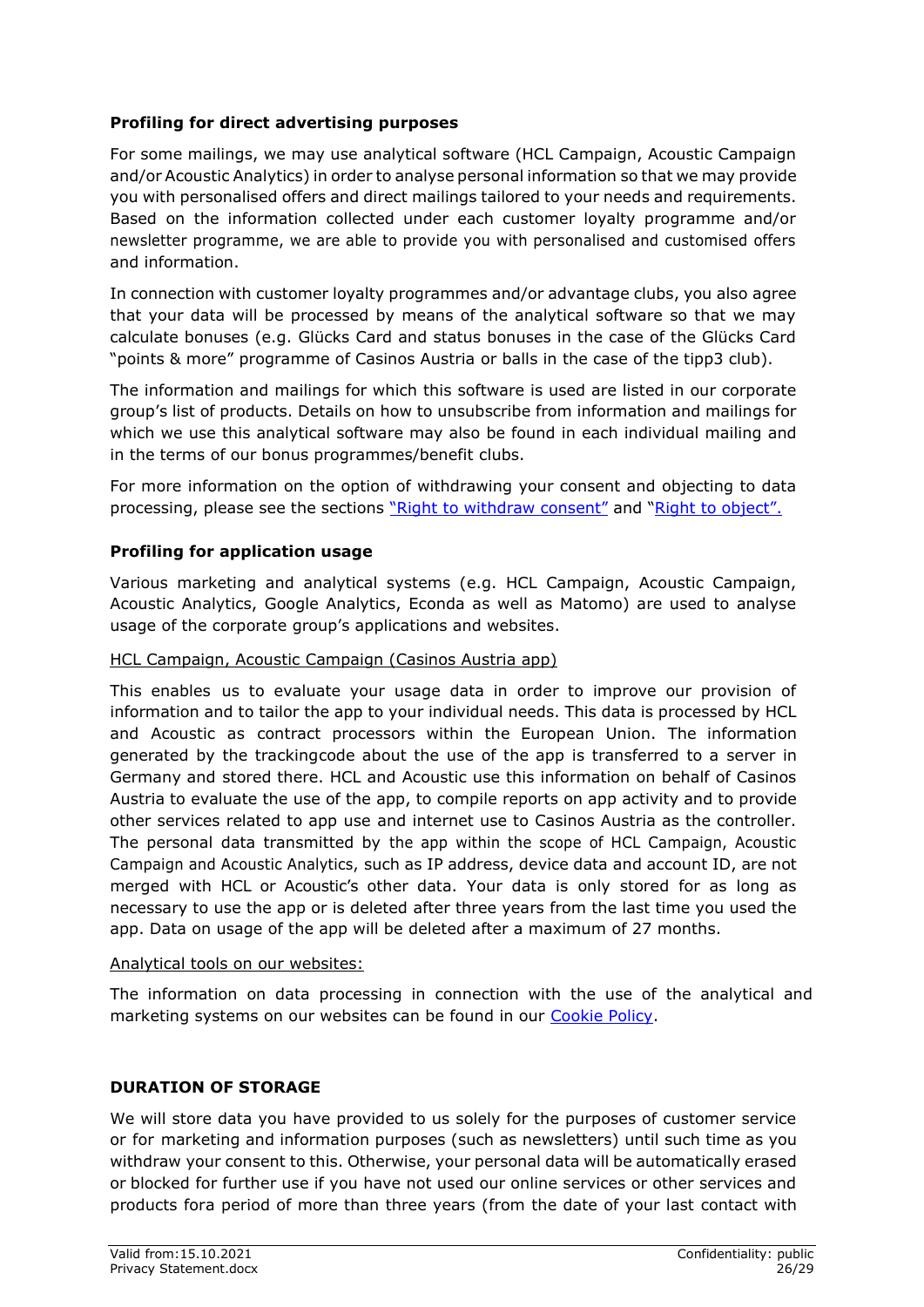us or the last use of the services).

In the case of a contract such as in connection with your visit to a casino or VLT location or for your use of our online products, your personal data will, in any event, be stored following complete performance of the contract until expiry of any statutory retention periods applicable to us, and, in addition, until conclusion of any legal disputes as to which data may be required as evidence. Ensuring proper performance of our legal and licensing obligations in the area of player protection and prevention of money laundering may also require a longer duration of storage in individual cases.

Legal storage obligations arise for us in particular from the following provisions:

- Sec. 212 (1) of the Austrian Commercial Code *(Unternehmensgesetzbuch, UGB)*
- Sec. 132 (1) of the Austrian Federal Tax Code *(Bundesabgabenordnung, BAO)*
- Sec. 21 (1) of the Financial Markets Anti-Money Laundering Act *(Finanzmarkt-Geldwäschegesetz, FM-GwG)*

### <span id="page-26-0"></span>**YOUR RIGHTS**

You may assert the following rights regarding the processing of your data under the General Data Protection Regulation (GDPR) and national data protection legislation:

#### **Right to access**

You may ask us for information as to whether we process your personal data, and if so,which of your personal data we process and to what extent.

#### **Right to rectification**

If we process personal data of yours which is incomplete or incorrect, you may request its rectification and/or completion by us at any time.

#### **Right to erasure**

You may request that we erase your personal data if we have unlawfully processed it, if the processing disproportionally interferes with your legitimate interests of protection, if your personal information is no longer necessary for the purposes for which it was collected, if you have withdrawn your consent and there is no other legal basis for processing or if erasure of the data is required to fulfil a legal obligation. Please note that there may be reasons which would militate against immediate erasure, e.g. in the case of legally mandated retention requirements.

#### **Right to restriction of processing**

You may ask us to restrict the processing of your data if

- you dispute the correctness of the data for a period of time that allows us to verifythe accuracy of the data;
- the processing of your data is unlawful, but you opt against erasure and insteadrequest restriction of the use of your data;
- we no longer need the data for its intended purpose, but you still need the data to assert, exercise or defend your legal rights, or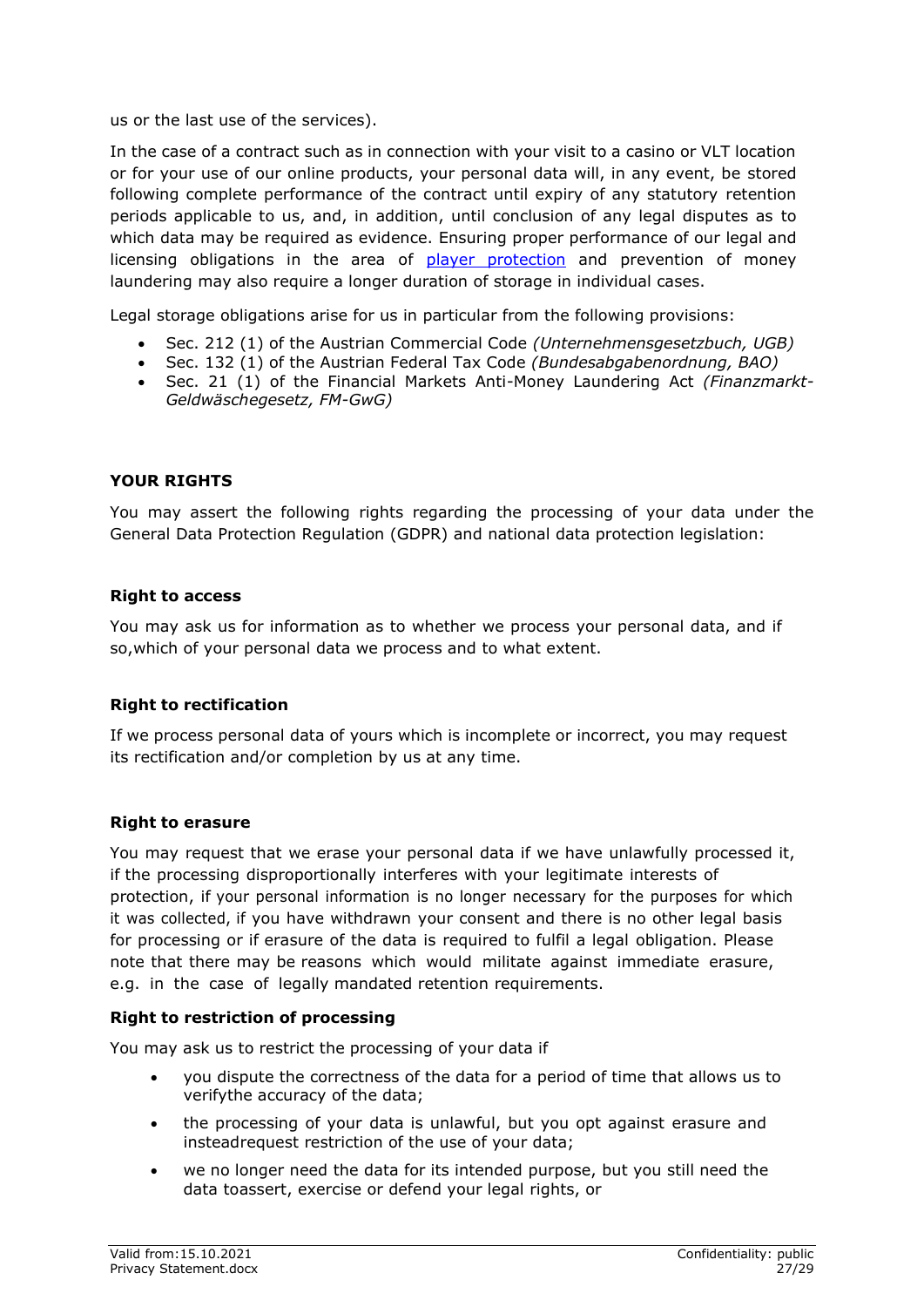you have objected to the processing of the data.

From the time of the request for restriction, such data will only be processed with your individual consent or for purposes of asserting and enforcing legal claims.

# <span id="page-27-0"></span>**Right to data portability**

You may ask us to provide you with the data which you have given to us in a structured, commonly used and machine-readable format, provided that

- we process such data on a basis of consent you have given, and which may be withdrawn, or to perform a contract between us, and
- the processing is carried out by means of automated procedures.

# <span id="page-27-1"></span>**Right to withdraw consent**

You may withdraw your consent to data processing under data protection law at any time with future effect by sending an email to [datenschutz@cal.at](mailto:datenschutz@cal.at) or to the email address given in the declaration of consent, or by post, stating the company in question, to Rennweg 44, 1038 Vienna. For mailings sent by email, you may also withdraw your consent by using the "unsubscribe/abmelden" link in any email. Withdrawal of your consent shall not affect the lawfulness of processing based on your consent before its withdrawal.

# <span id="page-27-2"></span>**Right to object**

For reasons arising out of your particular situation, you may, in principle, object to the processing of personal data concerning you which are required in order to safeguard our legitimate interests or those of a third party when collecting your contact details (optout) via [datenschutz@cal.at](mailto:datenschutz@cal.at) or by post to Rennweg 44, 1038 Vienna, stating the company in question. For mailings sent by email, you may also withdraw your consent by using the "unsubscribe/abmelden" link in any email. Following your objection,your data will no longer be processed unless there are compelling legitimate grounds for processing it which outweigh your interests, rights and freedoms, or if the processing is for the purpose of asserting, exercising or defending legal claims.

You may object at any time to our forwarding of advertising to you without any need to state reasons for this.

# <span id="page-27-3"></span>**Right to lodge a complaint**

If you believe that we are in violation of Austrian or European data protection laws when processing your data, we would ask you to contact us in order to resolve any questions you may have. You also have the right to contact the Austrian Data Protection Authority (*Datenschutzbehörde*), the competent supervisory authority.